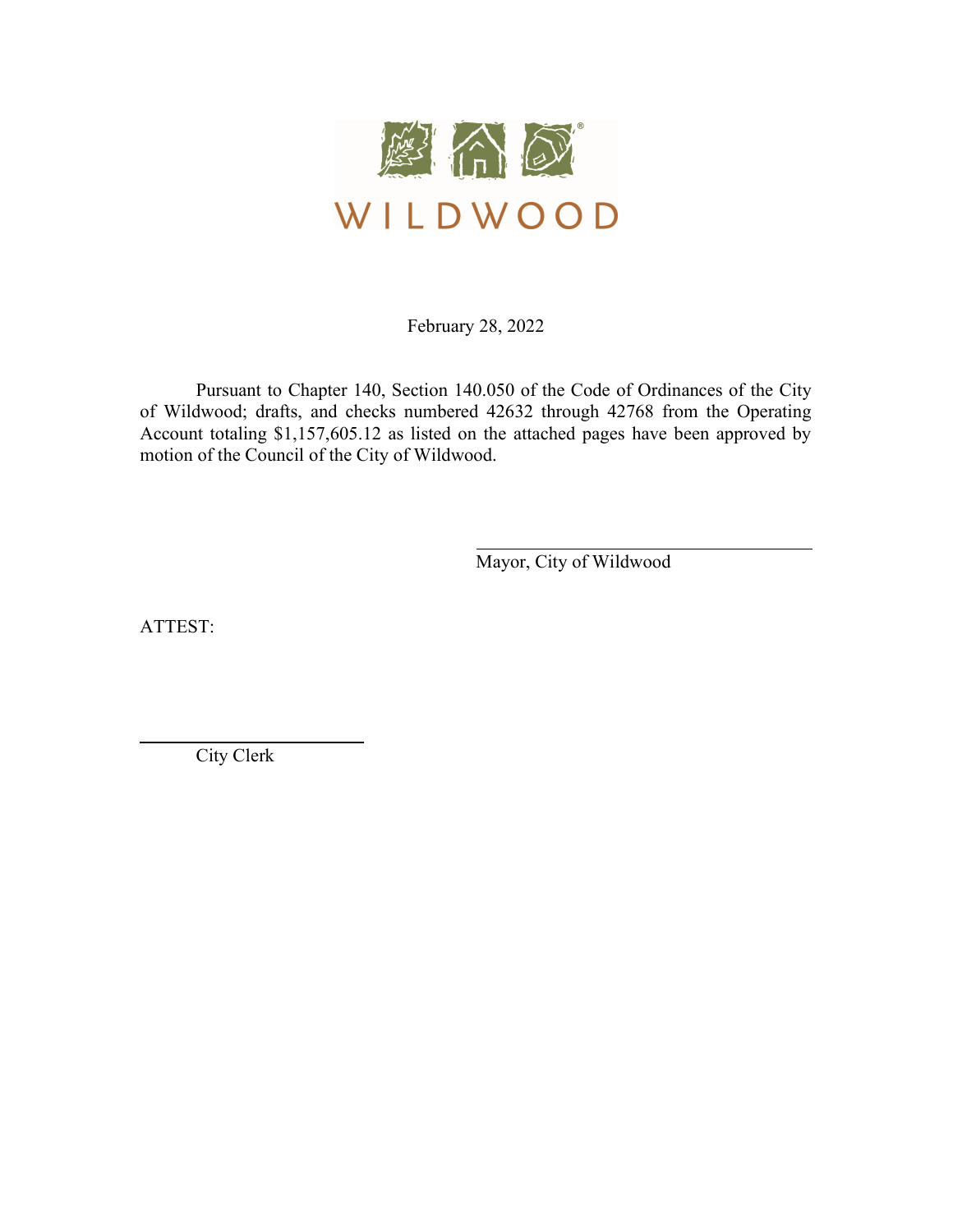

# Expense Approval Report

Wildwood, MO By (None) Payment Dates 1/25/2022 - 2/28/2022

| Vendor Name                         | <b>Payable Number</b> | <b>Description (Item)</b>                   | <b>Account Number</b> | <b>Account Name</b>         | <b>Payment Date</b> | <b>Payment Number</b> | Amount   |
|-------------------------------------|-----------------------|---------------------------------------------|-----------------------|-----------------------------|---------------------|-----------------------|----------|
| ARAMARK UNIFORM SERVIC              | 617000026762          | Floor Mat Service                           | 10-5-10-220-00        | Maintenance-Building        | 01/27/2022          | 42632                 | 99.19    |
| ARCTIC ICE INC.                     | 217001229             | Ice Storage                                 | 10-5-40-269-00        | Supplies - Recreation       | 01/27/2022          | 42633                 | 235.00   |
| CARDINAL COURT REPORTIN CT 3896     |                       | Reporting Service - BOA                     | 10-5-50-350-00        | <b>Contractual Services</b> | 01/27/2022          | 42634                 | 152.50   |
| <b>CITY OF BALLWIN</b>              | 2022-00000004         | Lafayette Older Adult Progra                | 10-5-40-350-00        | <b>Contractual Services</b> | 01/27/2022          | 42635                 | 600.00   |
| COLLECTOR OF REVENUE, GR INV0000879 |                       | CITY OF ST LOUIS EARNINGS                   | 10-2132               | City of St. Louis Tax       | 01/27/2022          | 42636                 | 115.96   |
| COLLECTOR OF REVENUE, GR INV0000887 |                       | CITY OF ST LOUIS EARNINGS                   | 10-2132               | City of St. Louis Tax       | 01/27/2022          | 42636                 | 114.07   |
| COLLECTOR OF REVENUE, GR INV0000895 |                       | CITY OF ST LOUIS EARNINGS                   | 10-2132               | City of St. Louis Tax       | 01/27/2022          | 42636                 | 115.62   |
| COLLECTOR OF REVENUE, GR INV0000903 |                       | CITY OF ST LOUIS EARNINGS                   | 10-2132               | City of St. Louis Tax       | 01/27/2022          | 42636                 | 114.07   |
| COLLECTOR OF REVENUE, GR INV0000911 |                       | CITY OF ST LOUIS EARNINGS 10-2132           |                       | City of St. Louis Tax       | 01/27/2022          | 42636                 | 114.07   |
| COLLECTOR OF REVENUE, GR INV0000919 |                       | CITY OF ST LOUIS EARNINGS                   | 10-2132               | City of St. Louis Tax       | 01/27/2022          | 42636                 | 124.85   |
| COLLECTOR OF REVENUE, GR INV0000927 |                       | CITY OF ST LOUIS EARNINGS                   | 10-2132               | City of St. Louis Tax       | 01/27/2022          | 42636                 | 114.07   |
| HENSLEY EXCAVATING                  | GP2021-125            | GP2021-125 17300 Spoonvil 20-2230           |                       | P & Z Escrow                | 01/27/2022          | 42637                 | 500.00   |
| JASEN & JAMIE HEIEN                 | GP2021-128            | GP2021-128 3946 Autumn F 20-2230            |                       | P & Z Escrow                | 01/27/2022          | 42638                 | 1,000.00 |
| MUNICIPAL LEAGUE OF MET             | 2022                  | 2022 Annual Tuition-Training 10-5-20-270-00 |                       | Training                    | 01/27/2022          | 42639                 | 100.00   |
| RECDESK LLC                         | INV-12038             | <b>Annual Subscription</b>                  | 10-5-40-350-00        | <b>Contractual Services</b> | 01/27/2022          | 42640                 | 3,600.00 |
| REJIS COMMISSION                    | 474913                | Subdivision Escrow Database 10-5-50-350-00  |                       | <b>Contractual Services</b> | 01/27/2022          | 42641                 | 772.50   |
| REJIS COMMISSION                    | 476961                | Court Database                              | 10-5-30-250-00        | <b>Internet Connection</b>  | 01/27/2022          | 42641                 | 160.00   |
| SESAC, INC.                         | 10533386              | Music Performance License                   | 10-5-40-350-00        | <b>Contractual Services</b> | 01/27/2022          | 42642                 | 1,025.00 |
| SLACMA                              | 2022                  | Membership Dues - Cross                     | 10-5-10-204-00        | Dues/Memberships            | 01/27/2022          | 42643                 | 50.00    |
| SPECTRUM BUSINESS                   | 0220994011522         | <b>Internet Service</b>                     | 10-5-10-250-00        | <b>Internet Connection</b>  | 01/27/2022          | 42644                 | 124.98   |
| SPECTRUM BUSINESS                   | 0239606011122         | WiFi                                        | 10-5-10-250-00        | <b>Internet Connection</b>  | 01/27/2022          | 42644                 | 314.98   |
| STAPLES BUSINESS ADVANTA            | 8064841396            | <b>Office &amp; General Supplies</b>        | 10-5-10-266-00        | Supplies-General            | 01/27/2022          | 42645                 | 113.17   |
| STAPLES BUSINESS ADVANTA 8064841396 |                       | <b>Office &amp; General Supplies</b>        | 10-5-10-268-00        | Supplies-Office             | 01/27/2022          | 42645                 | 164.56   |
| STAPLES BUSINESS ADVANTA            | 8064841396            | <b>Office &amp; General Supplies</b>        | 10-5-10-268-14        | Office Supplies - Econ Dev  | 01/27/2022          | 42645                 | 67.47    |
| STAPLES BUSINESS ADVANTA            | 8064841396            | <b>Office &amp; General Supplies</b>        | 10-5-30-268-00        | Supplies-Office             | 01/27/2022          | 42645                 | 77.07    |
| STAPLES BUSINESS ADVANTA 8064841396 |                       | Office & General Supplies                   | 10-5-50-268-00        | Supplies-Office             | 01/27/2022          | 42645                 | 36.52    |
| THE WALDINGER CORPORATI 6686793-1   |                       | Furnace Repair Poertner Par                 | 10-5-40-350-01        | Park Maintenance            | 01/27/2022          | 42646                 | 1,295.41 |
| THROTTLENET INC.                    | 90501                 | <b>Billable IT Services</b>                 | 10-5-10-350-00        | <b>Contractual Services</b> | 01/27/2022          | 42647                 | 225.00   |
| <b>VERIZON WIRELESS</b>             | 9897010721            | <b>Cell Phone Services</b>                  | 10-5-10-282-14        | Utilities - Telephone       | 01/27/2022          | 42648                 | 40.54    |
| <b>VERIZON WIRELESS</b>             | 9897010721            | <b>Cell Phone Services</b>                  | 10-5-20-282-00        | Utilities-Telephone         | 01/27/2022          | 42648                 | 40.54    |
| <b>VERIZON WIRELESS</b>             | 9897010721            | <b>Cell Phone Services</b>                  | 10-5-40-282-00        | Utilities-Telephone         | 01/27/2022          | 42648                 | 81.08    |
| <b>VERIZON WIRELESS</b>             | 9897010721            | <b>Cell Phone Services</b>                  | 10-5-50-282-00        | Utilities-Telephone         | 01/27/2022          | 42648                 | 209.75   |
| <b>VERIZON WIRELESS</b>             | 9897010721            | <b>Cell Phone Services</b>                  | 10-5-70-282-00        | Utilities-Telephone         | 01/27/2022          | 42648                 | 303.52   |
| WASTE CONNECTIONS OF MI             | 3233455W090           | <b>Waste Disposal Services</b>              | 10-5-40-262-00        | Service Contracts           | 01/27/2022          | 42649                 | 356.50   |
| WELLS FARGO VENDOR FINA             | 105792257             | Copy Machine Lease                          | 10-5-50-208-00        | <b>Equipment Leasing</b>    | 01/27/2022          | 42650                 | 961.68   |
| WELLS FARGO VENDOR FINA             | 105792257             | Copy Machine Lease                          | 10-5-70-208-00        | <b>Equipment Leasing</b>    | 01/27/2022          | 42650                 | 961.67   |
| MID-AMERICA FIREARMS                | 2022-01               | Refund HOCC Business Licen                  | 10-4-02-930-00        | <b>Merchant Licenses</b>    | 01/27/2022          | 42651                 | 25.00    |
| AFLAC                               | 796820                | Voluntary Insurance                         | 10-2050               | Employee W/holding Payabl   | 02/04/2022          | 42652                 | 102.24   |
|                                     |                       |                                             |                       |                             |                     |                       |          |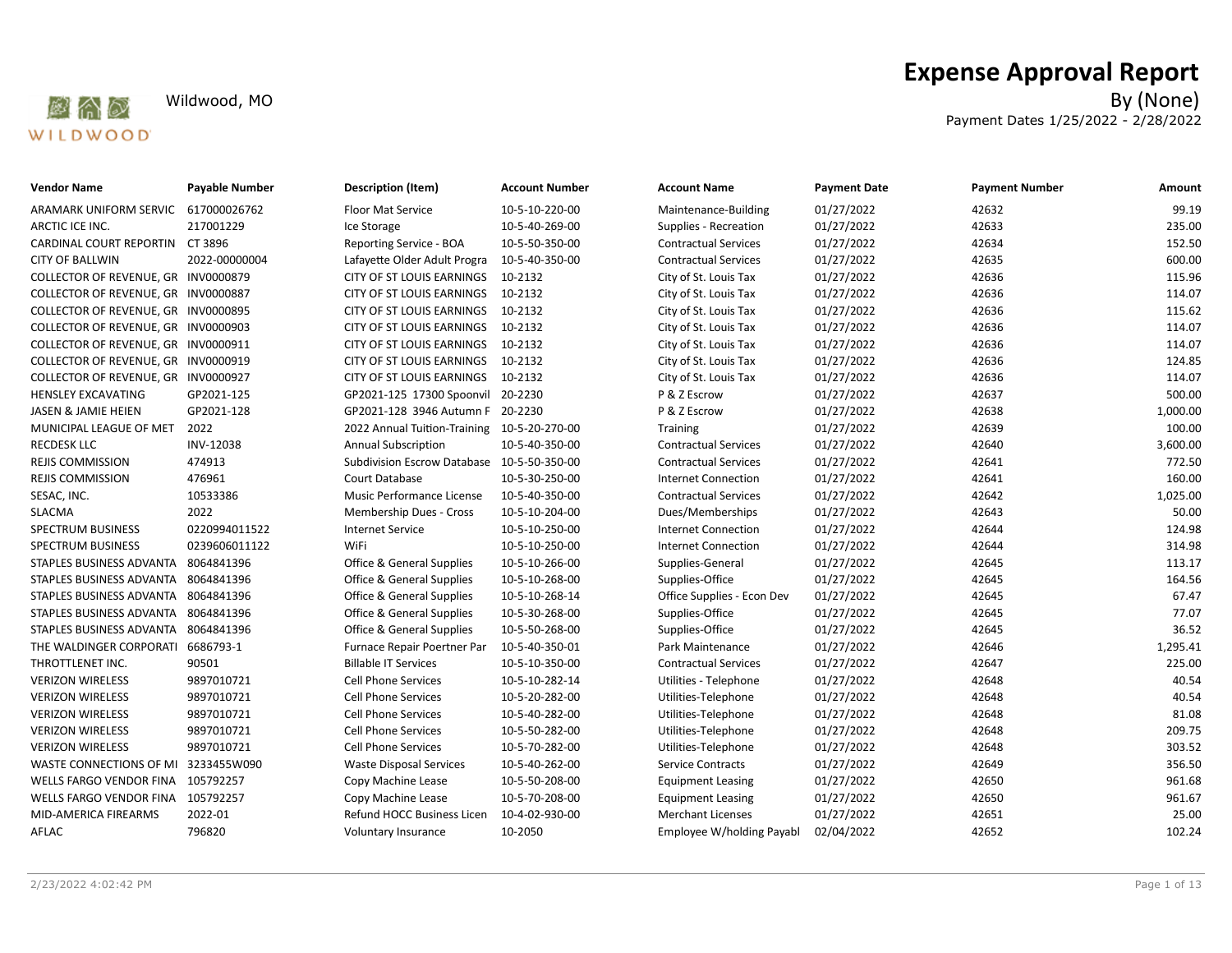| <b>Vendor Name</b>                  | <b>Payable Number</b> | <b>Description (Item)</b>                     | <b>Account Number</b> | <b>Account Name</b>                   | <b>Payment Date</b> | <b>Payment Number</b> | Amount   |
|-------------------------------------|-----------------------|-----------------------------------------------|-----------------------|---------------------------------------|---------------------|-----------------------|----------|
| ARAMARK REFRESHMENT SE 12157378     |                       | <b>Refreshment Service</b>                    | 10-5-10-266-00        | Supplies-General                      | 02/04/2022          | 42653                 | 445.21   |
| ARAMARK UNIFORM SERVIC 617000029641 |                       | <b>Floor Mat Service</b>                      | 10-5-10-220-00        | Maintenance-Building                  | 02/04/2022          | 42654                 | 44.76    |
| ARAMARK UNIFORM SERVIC 617000032472 |                       | <b>Floor Mat Service</b>                      | 10-5-10-220-00        | Maintenance-Building                  | 02/04/2022          | 42654                 | 44.76    |
| BLUE CHIP EXTERMINATING, 9706107    |                       | Pest Control Svcs-OPS                         | 10-5-40-350-01        | Park Maintenance                      | 02/04/2022          | 42655                 | 55.00    |
| CHESTERFIELD MINUTEMAN              | 45783                 | Stamps & Ink                                  | 10-5-20-266-00        | Supplies-General                      | 02/04/2022          | 42656                 | 70.44    |
| ENGELMEYER & PEZZANI, LL            | <b>INV2506</b>        | Legal Services - Court                        | 10-5-60-102-00        | Elected/Appointed Officials           | 02/04/2022          | 42657                 | 225.00   |
| EVERGREEN PROPERTIES, IN            | GP2020-054            | GP2020-054 18636 Windy H 20-2230              |                       | P & Z Escrow                          | 02/04/2022          | 42658                 | 1,000.00 |
| <b>HALEY &amp; WILLIAM COOK</b>     | GP2020-002            | GP2020-002 2932 Ossenfort 20-2230             |                       | P & Z Escrow                          | 02/04/2022          | 42659                 | 1,120.00 |
| HEARTLAND COCA COLA BOT 6043201931  |                       | Soda & Water for Frozen Fee 10-5-40-269-00    |                       | Supplies - Recreation                 | 02/04/2022          | 42660                 | 809.60   |
| HOME DEPOT CREDIT SERVIC 3053638    |                       | Bungee Cords, Nuts & Bolts                    | 10-5-40-266-00        | Supplies-General                      | 02/04/2022          | 42661                 | 13.66    |
| HOME DEPOT CREDIT SERVIC 5054245    |                       | Totes for Holiday Storage-CH 10-5-10-266-00   |                       | Supplies-General                      | 02/04/2022          | 42661                 | 55.92    |
| JL CONCRETE SEALING & CA            | 2021-04               | Seal & Caulk - CH                             | 10-5-10-220-00        | Maintenance-Building                  | 02/04/2022          | 42662                 | 591.00   |
| <b>METRO ELECTRIC SUPPLY</b>        | W43974-00             | Replacement Globes-Green                      | 10-5-40-266-00        | Supplies-General                      | 02/04/2022          | 42663                 | 86.10    |
| MISSOURI DEPARTMENT OF              | 2022-02               | Court - Peace Officers Trainin 10-2212        |                       | Due to State of Missouri              | 02/04/2022          | 42664                 | 7.00     |
| MISSOURI LAWYERS MEDIA              | 745296630             | Public Hearing Notice - Bid In 10-5-50-244-00 |                       | <b>Public Notices</b>                 | 02/04/2022          | 42665                 | 93.80    |
| MO DEPT OF REVENUE                  | 2022-02               | Court-Crime Victims Fund                      | 10-2212               | Due to State of Missouri              | 02/04/2022          | 42666                 | 49.91    |
| MUTUAL OF OMAHA                     | 001309214134          | Life & Disability                             | 10-2050               | Employee W/holding Payabl             | 02/04/2022          | 42667                 | 587.69   |
| MUTUAL OF OMAHA                     | 001309214134          | Life & Disability                             | 10-5-10-142-00        | Insurance (Life & Disability)         | 02/04/2022          | 42667                 | 285.93   |
| MUTUAL OF OMAHA                     | 001309214134          | Life & Disability                             | 10-5-20-142-00        | Insurance (Life & Disability)         | 02/04/2022          | 42667                 | 116.79   |
| MUTUAL OF OMAHA                     | 001309214134          | Life & Disability                             | 10-5-30-142-00        | Insurance (Life & Disability)         | 02/04/2022          | 42667                 | 129.09   |
| MUTUAL OF OMAHA                     | 001309214134          | Life & Disability                             | 10-5-40-142-00        | Insurance (Life & Disability)         | 02/04/2022          | 42667                 | 50.45    |
| MUTUAL OF OMAHA                     | 001309214134          | Life & Disability                             | 10-5-50-142-00        | Insurance (Life & Disability)         | 02/04/2022          | 42667                 | 472.66   |
| MUTUAL OF OMAHA                     | 001309214134          | Life & Disability                             | 10-5-70-142-00        | Insurance (Life & Disability)         | 02/04/2022          | 42667                 | 417.35   |
| RICOH USA, INC.                     | 105823179             | Copy Machine - Add'l Images 10-5-10-208-00    |                       | <b>Equipment Leasing</b>              | 02/04/2022          | 42668                 | 712.11   |
| RICOH USA, INC.                     | 105823179             | Copy Machine - Add'l Images 10-5-50-208-00    |                       | <b>Equipment Leasing</b>              | 02/04/2022          | 42668                 | 168.44   |
| RICOH USA, INC.                     | 105823179             | Copy Machine - Add'l Images 10-5-70-208-00    |                       | <b>Equipment Leasing</b>              | 02/04/2022          | 42668                 | 168.44   |
| ST LOUIS COUNTY TREASURE 2022-02    |                       | Court                                         | 10-2216               | Due to STL County - County P          | 02/04/2022          | 42669                 | 40.00    |
| ST LOUIS COUNTY TREASURE 2022-02A   |                       | St Louis County Justice Svcs                  | 10-2215               | Due to STL County DWI JS              | 02/04/2022          | 42670                 | 35.00    |
| STAPLES BUSINESS ADVANTA 8064920085 |                       | <b>General Supplies</b>                       | 10-5-50-266-00        | Supplies-General                      | 02/04/2022          | 42671                 | 17.49    |
| TECH ELECTRONICS, INC.              | N000120647            | Central Monitoring - CH                       | 10-5-10-220-00        | Maintenance-Building                  | 02/04/2022          | 42672                 | 348.00   |
| THROTTLENET INC.                    | 89361A                | <b>Billable IT Services</b>                   | 10-5-10-350-00        | <b>Contractual Services</b>           | 02/04/2022          | 42673                 | 562.50   |
| TREASURER OF ST LOUIS CO            | 2022-02               | Court-Domestic Violence Fun 10-2214           |                       | Due to St. Louis County               | 02/04/2022          | 42674                 | 14.00    |
| WILL ELECTRONICS, INC.              | 9903515-IN            | Alarm Monitoring                              | 10-5-10-220-00        | Maintenance-Building                  | 02/04/2022          | 42675                 | 300.00   |
| EAST-WEST GATEWAY COUN 2022-02D     |                       | Federal Funding App-Route 1 18-5-70-480-21    |                       | <b>Other Engineering Services</b>     | 02/09/2022          | 42676                 | 4,508.00 |
| EAST-WEST GATEWAY COUN              | 2022-02B              | Federal Funding App-Strecke 18-5-70-480-21    |                       | <b>Other Engineering Services</b>     | 02/09/2022          | 42677                 | 4,800.00 |
| EAST-WEST GATEWAY COUN              | 2022-02A              | Federal Funding App-Valley R 18-5-70-480-21   |                       | <b>Other Engineering Services</b>     | 02/09/2022          | 42678                 | 4,000.00 |
| EAST-WEST GATEWAY COUN              | 2022-02C              | Federal Funding App-Route 1 18-5-70-480-21    |                       | <b>Other Engineering Services</b>     | 02/09/2022          | 42679                 | 4,704.00 |
| <b>COMMERCE BANK</b>                | 094555                | Sam's Club Membership Ren 10-5-10-204-00      |                       | Dues/Memberships                      | 02/10/2022          | 42680                 | 420.00   |
| <b>COMMERCE BANK</b>                | 206902                | MML Legislative Conference- 10-5-20-270-00    |                       | Training                              | 02/10/2022          | 42680                 | 270.00   |
| <b>COMMERCE BANK</b>                | 316677                | MO Main Street Connection-                    | 10-5-50-270-00        | <b>Training</b>                       | 02/10/2022          | 42680                 | 30.00    |
| <b>COMMERCE BANK</b>                | 335469                | Space Heater - Eldridge                       | 10-5-20-266-00        | Supplies-General                      | 02/10/2022          | 42680                 | 29.99    |
| <b>COMMERCE BANK</b>                | 472368                | Adobe Subscription                            | 10-5-10-293-00        | Computer System Under \$5K 02/10/2022 |                     | 42680                 | 67.96    |
| <b>COMMERCE BANK</b>                | 472368                | Adobe Subscription                            | 10-5-10-293-14        | Computer System Under \$5K 02/10/2022 |                     | 42680                 | 79.99    |
| <b>COMMERCE BANK</b>                | 472368                | Adobe Subscription                            | 10-5-20-293-00        | Computer System Under \$5K 02/10/2022 |                     | 42680                 | 33.98    |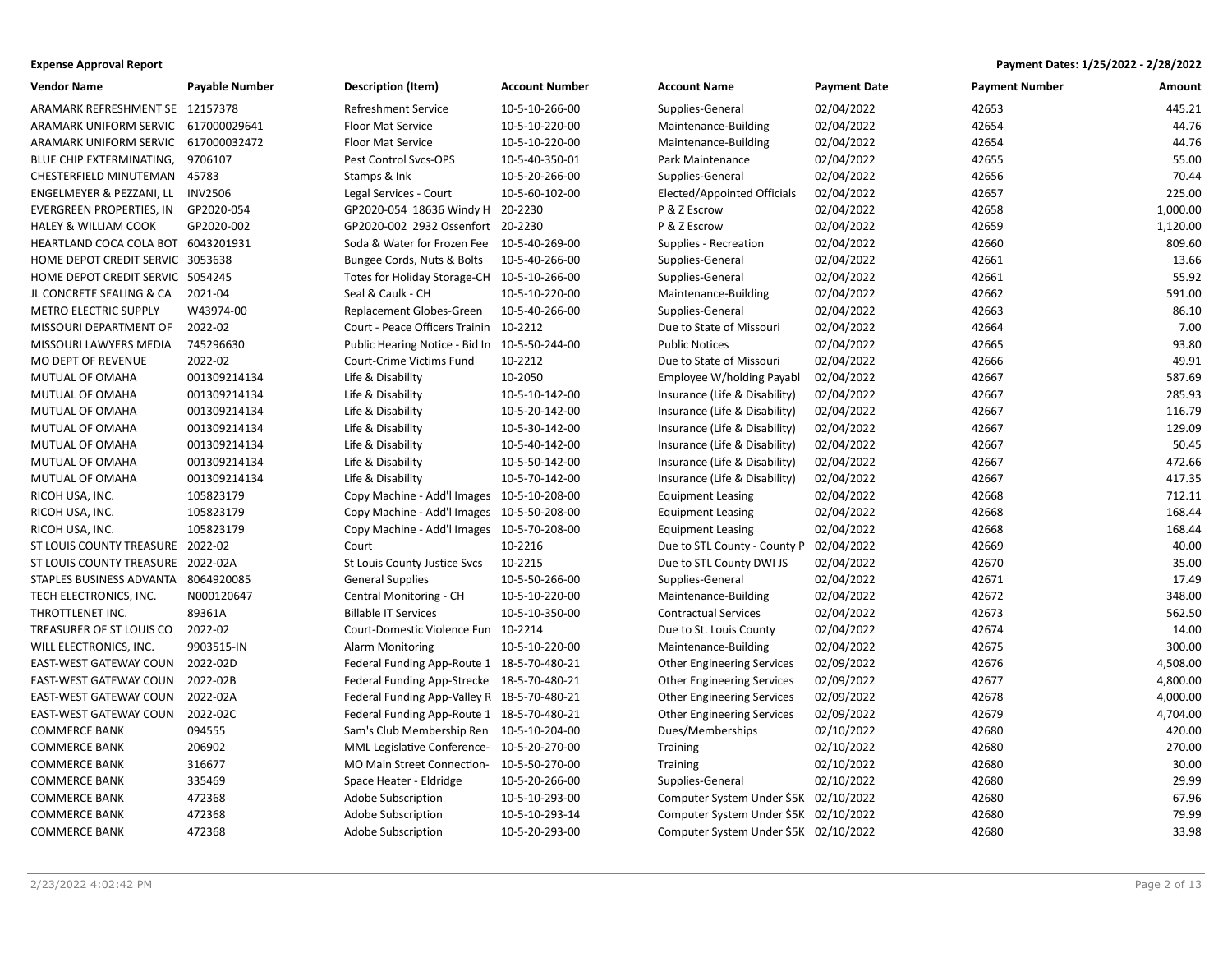| <b>Expense Approval Report</b> | Payment Dates: 1/25/2022 - 2/28/2022 |
|--------------------------------|--------------------------------------|
|--------------------------------|--------------------------------------|

| <b>Vendor Name</b>                     | <b>Payable Number</b> | Description (Item)                            | <b>Account Number</b> | <b>Account Name</b>                   | <b>Payment Date</b> | <b>Payment Number</b> | Amount   |
|----------------------------------------|-----------------------|-----------------------------------------------|-----------------------|---------------------------------------|---------------------|-----------------------|----------|
| <b>COMMERCE BANK</b>                   | 472368                | Adobe Subscription                            | 10-5-30-293-00        | Computer System Under \$5K 02/10/2022 |                     | 42680                 | 16.99    |
| <b>COMMERCE BANK</b>                   | 472368                | Adobe Subscription                            | 10-5-50-293-00        | Computer System Under \$5K 02/10/2022 |                     | 42680                 | 147.95   |
| <b>COMMERCE BANK</b>                   | 472368                | <b>Adobe Subscription</b>                     | 10-5-70-293-00        | Computer System Under \$5K 02/10/2022 |                     | 42680                 | 50.97    |
| <b>COMMERCE BANK</b>                   | 534761                | Return Window Paint Marke                     | 10-5-10-201-14        | Community Relations - Econ            | 02/10/2022          | 42680                 | $-27.07$ |
| <b>COMMERCE BANK</b>                   | 661763                | Coffee with the Mayor                         | 10-5-20-264-00        | Meetings & Special Events             | 02/10/2022          | 42680                 | 34.16    |
| <b>COMMERCE BANK</b>                   | 820574                | Amazon Business Prime Me                      | 10-5-10-204-00        | Dues/Memberships                      | 02/10/2022          | 42680                 | 179.00   |
| <b>COMMERCE BANK</b>                   | 953063                | Frames for Mayor's Proclama 10-5-20-266-00    |                       | Supplies-General                      | 02/10/2022          | 42680                 | 433.30   |
| <b>COMMERCE BANK</b>                   | 983824                | Facebook Boost-Tree Lightin                   | 10-5-40-230-00        | Miscellaneous                         | 02/10/2022          | 42680                 | 15.00    |
| MISSOURI LAWYERS MEDIA                 | 745304383             | Public Hearing Notice - City C 10-5-50-244-00 |                       | <b>Public Notices</b>                 | 02/10/2022          | 42681                 | 147.32   |
| MO DEPT OF REVENUE                     | INV0000936            | <b>STATE WITHHOLDING</b>                      | 10-2130               | <b>State Withholding</b>              | 02/10/2022          | 42682                 | 2,700.00 |
| MO DEPT OF REVENUE                     | INV0000944            | <b>STATE WITHHOLDING</b>                      | 10-2130               | <b>State Withholding</b>              | 02/10/2022          | 42682                 | 2,823.00 |
| NEWSMAGAZINE NETWORK 12863-R           |                       | Ad - Senior Programs                          | 10-5-50-244-00        | <b>Public Notices</b>                 | 02/10/2022          | 42683                 | 150.00   |
| REJIS COMMISSION                       | 477147                | Media Services Capture Stati                  | 10-5-60-350-02        | Contractual - Other Services          | 02/10/2022          | 42684                 | 2,200.00 |
| ROTOLITE OF ST. LOUIS, INC. INV0284716 |                       | Xerographic Bond Paper                        | 10-5-50-268-00        | Supplies-Office                       | 02/10/2022          | 42685                 | 61.80    |
| ROTOLITE OF ST. LOUIS, INC. INV0284716 |                       | Xerographic Bond Paper                        | 10-5-70-268-00        | Supplies-Office                       | 02/10/2022          | 42685                 | 61.80    |
| <b>STACEY MINCOFF</b>                  | 2498                  | Logo Design - Frozen Feet Sw                  | 10-5-40-340-00        | <b>Consultant Costs</b>               | 02/10/2022          | 42686                 | 100.00   |
| STAPLES BUSINESS ADVANTA 8064987463    |                       | Office & General Supplies                     | 10-5-10-266-00        | Supplies-General                      | 02/10/2022          | 42687                 | 112.27   |
| STAPLES BUSINESS ADVANTA 8064987463    |                       | Office & General Supplies                     | 10-5-10-268-00        | Supplies-Office                       | 02/10/2022          | 42687                 | 272.62   |
| STAPLES BUSINESS ADVANTA 8064987463    |                       | Office & General Supplies                     | 10-5-10-268-14        | Office Supplies - Econ Dev            | 02/10/2022          | 42687                 | 67.47    |
| STAPLES BUSINESS ADVANTA 8064987463    |                       | Office & General Supplies                     | 10-5-50-268-00        | Supplies-Office                       | 02/10/2022          | 42687                 | 73.04    |
| T. HILL CONSTRUCTION INC               | 5426                  | Asphalt Repairs-Bicycle/Ped                   | 10-5-40-350-01        | Park Maintenance                      | 02/10/2022          | 42688                 | 1,229.20 |
| THE CLOWNS LLC                         | 2022-02               | Spring Egg Hunt Drive-Thru                    | 10-5-40-340-00        | <b>Consultant Costs</b>               | 02/10/2022          | 42689                 | 200.00   |
| THROTTLENET INC.                       | 90942                 | <b>IT Contractual Services</b>                | 10-5-10-350-00        | <b>Contractual Services</b>           | 02/10/2022          | 42690                 | 4,090.50 |
| VOICEPRO, INC.                         | 7801                  | Phone System Contract                         | 10-5-10-262-00        | Service Contracts/Rental              | 02/10/2022          | 42691                 | 7,780.00 |
| AFLAC                                  | 178946                | Voluntary Insurance                           | 10-2050               | Employee W/holding Payabl             | 02/17/2022          | 42692                 | 102.24   |
| AMERICAN PLANNING ASSO                 | 322869-220119         | Membership Renewal - New                      | 10-5-50-204-00        | Dues/Memberships                      | 02/17/2022          | 42693                 | 388.00   |
| ARAMARK REFRESHMENT SE 12176281        |                       | Refreshment Equipment Lea                     | 10-5-10-266-00        | Supplies-General                      | 02/17/2022          | 42694                 | 303.99   |
| ARAMARK UNIFORM SERVIC 617000035079    |                       | <b>Floor Mat Service</b>                      | 10-5-10-220-00        | Maintenance-Building                  | 02/17/2022          | 42695                 | 44.76    |
| ARCTIC ICE INC.                        | B17611                | <b>Annual Rental Fee</b>                      | 10-5-40-208-00        | <b>Equipment Leasing</b>              | 02/17/2022          | 42696                 | 400.00   |
| CHESTERFIELD MINUTEMAN 45819           |                       | Letterhead Envelopes                          | 10-5-10-268-00        | Supplies-Office                       | 02/17/2022          | 42697                 | 451.82   |
| CHESTERFIELD MINUTEMAN                 | 45820                 | Date Stamp                                    | 10-5-10-268-00        | Supplies-Office                       | 02/17/2022          | 42697                 | 80.00    |
| <b>COSTAR REALTY INFORMATI</b>         | 115616747-1           | <b>ED-Real Estate Database</b>                | 10-5-10-340-14        | Consultant Costs - Econ Dev           | 02/17/2022          | 42698                 | 298.69   |
| DEBRA SMITH-McCUTCHEN                  | 2022-02               | Replace Lost Paycheck #7544                   | 10-5-20-102-00        | Elected & Appointed Officials         | 02/17/2022          | 42699                 | 361.07   |
| DODGE MOVING & STORAGE 8603            |                       | Document Storage                              | 10-5-10-211-00        | Records Storage                       | 02/17/2022          | 42700                 | 251.20   |
| <b>EXXONMOBIL BUSINESS</b>             | 7187859210156583202   | City Vehicle Fuel                             | 10-5-10-224-14        | Maintenance-Vehicles Econ             | 02/17/2022          | 42701                 | 279.96   |
| <b>EXXONMOBIL BUSINESS</b>             | 7187859210156583202   | City Vehicle Fuel                             | 10-5-40-224-00        | Maintenance-Vehicles                  | 02/17/2022          | 42701                 | 110.15   |
| <b>EXXONMOBIL BUSINESS</b>             | 7187859210156583202   | City Vehicle Fuel                             | 10-5-50-224-00        | Maintenance-Vehicles                  | 02/17/2022          | 42701                 | 361.99   |
| <b>EXXONMOBIL BUSINESS</b>             | 7187859210156583202   | City Vehicle Fuel                             | 10-5-70-224-00        | Maintenance-Vehicles                  | 02/17/2022          | 42701                 | 486.25   |
| FIDLAR TECHNOLOGIES INC.               | 0485880-IN            | Laredo Database                               | 10-5-50-350-00        | <b>Contractual Services</b>           | 02/17/2022          | 42702                 | 100.00   |
| INTEGRATED FACILITY SERVIC 60020662    |                       | Annual Service Agreement                      | 10-5-10-220-00        | Maintenance-Building                  | 02/17/2022          | 42703                 | 1,770.75 |
| INTERNATIONAL DARK-SKY A SQM102        |                       | Light Meter                                   | 10-5-50-266-00        | Supplies-General                      | 02/17/2022          | 42704                 | 103.00   |
| <b>LIBERTY OFFICE PRODUCTS</b>         | 665874                | <b>Office Supplies</b>                        | 10-5-10-268-00        | Supplies-Office                       | 02/17/2022          | 42705                 | 119.26   |
| <b>MADELYN CLARK SCHOLARS</b>          | 2022-02               | Memorial Donation in Honor                    | 10-5-10-230-00        | Miscellaneous                         | 02/17/2022          | 42706                 | 100.00   |
| MISSOURI LAWYERS MEDIA                 | 745306702             | Public Hearing Notice - BOA                   | 10-5-50-244-00        | <b>Public Notices</b>                 | 02/17/2022          | 42707                 | 261.00   |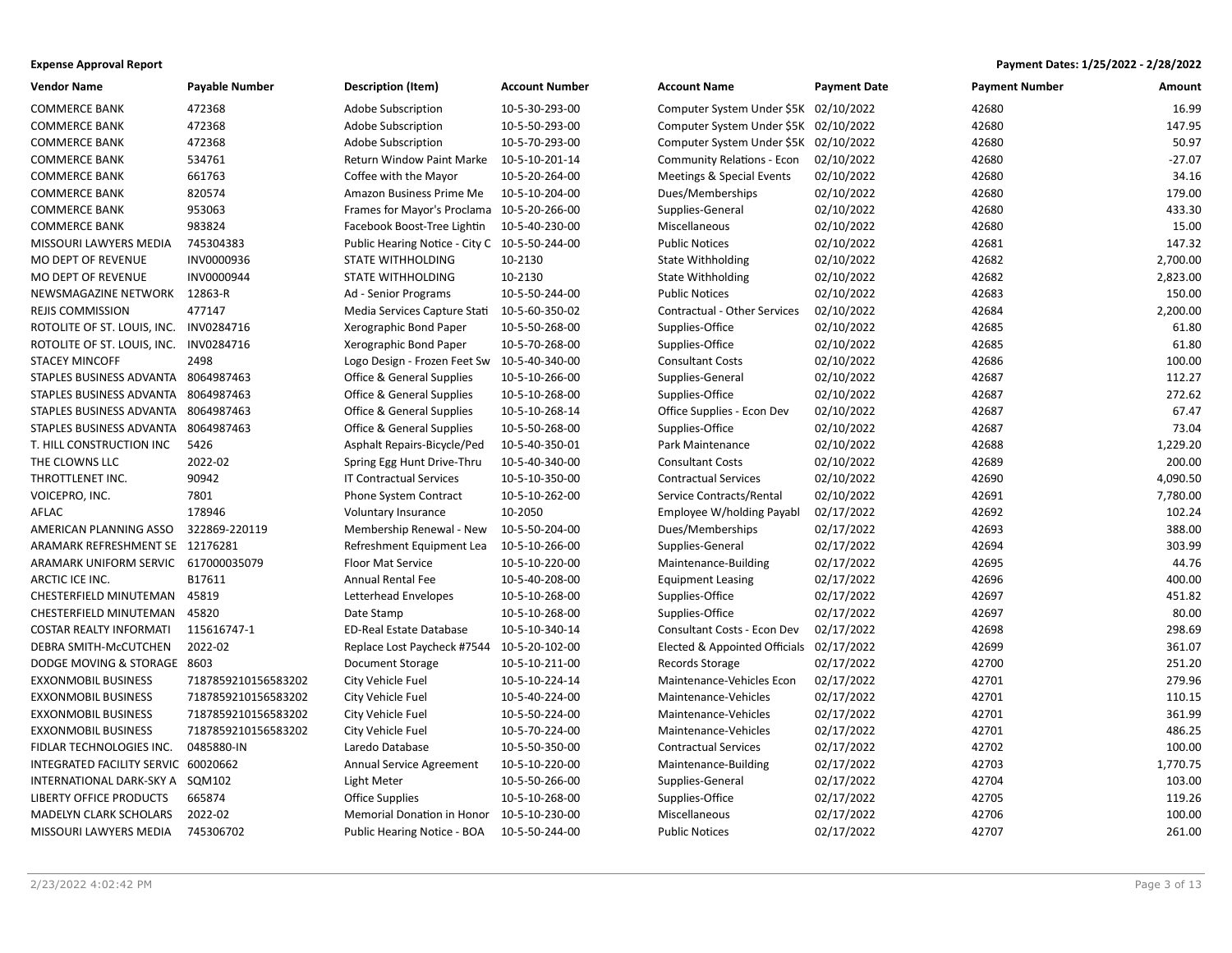| <b>Vendor Name</b>                  | <b>Payable Number</b> | Description (Item)                         | <b>Account Number</b> | <b>Account Name</b>               | <b>Payment Date</b> | <b>Payment Number</b> | Amount    |
|-------------------------------------|-----------------------|--------------------------------------------|-----------------------|-----------------------------------|---------------------|-----------------------|-----------|
| OFFICE ESSENTIALS INC.              | WO-41724-2            | <b>General Supplies</b>                    | 10-5-10-266-00        | Supplies-General                  | 02/17/2022          | 42708                 | 126.81    |
| OUTDOOR LIGHTING PERSPE 11518021    |                       | Final Payment - 2021 Christ                | 10-5-40-264-00        | Meetings & Special Events         | 02/17/2022          | 42709                 | 4,992.50  |
| PLAYPOWER LT FARMINGTO              | 1400254948            | Post Caps-CP Playground Equ 10-5-40-266-00 |                       | Supplies-General                  | 02/17/2022          | 42710                 | 116.56    |
| PORTLAND COVE SUBDIVISI             | 2022-02               | Refund Meeting Room Depo                   | 10-4-07-980-00        | Other Income                      | 02/17/2022          | 42711                 | 50.00     |
| RICOH USA, INC.                     | 5063770863            | Copy Machine - Add'l Images 10-5-10-262-00 |                       | Service Contracts/Rental          | 02/17/2022          | 42712                 | 968.09    |
| SPECTRUM BUSINESS                   | 0172781021022         | <b>Business TV</b>                         | 10-5-60-285-00        | Utilities - Cable TV              | 02/17/2022          | 42713                 | 35.68     |
| SPECTRUM BUSINESS                   | 0239606021122         | WiFi                                       | 10-5-10-250-00        | <b>Internet Connection</b>        | 02/17/2022          | 42713                 | 319.98    |
| TERRILL LANDSCAPE CONTR             | 2022-02               | Refund BOA Fees-2117 Bable 10-4-02-936-00  |                       | P & Z Permits/Fees                | 02/17/2022          | 42714                 | 250.00    |
| THE SCHNEIDER CORPORATI             | INV-10102             | GIS Application - 2022                     | 10-5-50-350-00        | <b>Contractual Services</b>       | 02/17/2022          | 42715                 | 10,548.00 |
| WALDO GONZALEZ LANDSCA SUP2021-202  |                       | SUP2021-202 2455 Powders 20-2230           |                       | P & Z Escrow                      | 02/17/2022          | 42716                 | 500.00    |
| WELLS FARGO VENDOR FINA 105883369   |                       | Copy Machine Lease                         | 10-5-50-208-00        | <b>Equipment Leasing</b>          | 02/17/2022          | 42717                 | 961.68    |
| WELLS FARGO VENDOR FINA 105883369   |                       | Copy Machine Lease                         | 10-5-70-208-00        | <b>Equipment Leasing</b>          | 02/17/2022          | 42717                 | 961.67    |
| WINDSTREAM                          | 74522642              | Phone Service                              | 10-5-10-282-00        | Utilities-Telephone               | 02/17/2022          | 42718                 | 183.77    |
| WINDSTREAM                          | 74522642              | <b>Phone Service</b>                       | 10-5-10-282-14        | Utilities - Telephone             | 02/17/2022          | 42718                 | 36.75     |
| WINDSTREAM                          | 74522642              | <b>Phone Service</b>                       | 10-5-20-282-00        | Utilities-Telephone               | 02/17/2022          | 42718                 | 73.51     |
| WINDSTREAM                          | 74522642              | Phone Service                              | 10-5-30-282-00        | Utilities-Telephone               | 02/17/2022          | 42718                 | 91.89     |
| WINDSTREAM                          | 74522642              | Phone Service                              | 10-5-40-282-00        | Utilities-Telephone               | 02/17/2022          | 42718                 | 73.51     |
| WINDSTREAM                          | 74522642              | <b>Phone Service</b>                       | 10-5-50-282-00        | Utilities-Telephone               | 02/17/2022          | 42718                 | 275.66    |
| WINDSTREAM                          | 74522642              | Phone Service                              | 10-5-70-282-00        | Utilities-Telephone               | 02/17/2022          | 42718                 | 257.27    |
| ZIPP EXPRESS                        | 4929-65989            | <b>Courier Service</b>                     | 10-5-50-350-00        | <b>Contractual Services</b>       | 02/17/2022          | 42719                 | 70.00     |
| MISSOURI DIVISION EMPLOY            | Q4 2021               | Unemployment Claim - Q4 2                  | 10-5-70-190-00        | <b>Other Payroll Expense</b>      | 02/17/2022          | 42720                 | 3,200.00  |
| ACOUSTIC ASSOCIATES, LTD. 18254     |                       | <b>Acoustical Services</b>                 | 10-5-50-350-00        | <b>Contractual Services</b>       | 02/28/2022          | 42721                 | 500.00    |
| ACOUSTIC ASSOCIATES, LTD. 18254A    |                       | <b>Acoustical Services</b>                 | 10-5-50-350-00        | <b>Contractual Services</b>       | 02/28/2022          | 42721                 | 900.00    |
| ARAMARK REFRESHMENT SE 12231597     |                       | <b>Refreshment Service</b>                 | 10-5-10-266-00        | Supplies-General                  | 02/28/2022          | 42722                 | 600.69    |
| ARAMARK UNIFORM SERVIC 617000037697 |                       | Floor Mat Service                          | 10-5-10-220-00        | Maintenance-Building              | 02/28/2022          | 42723                 | 99.19     |
| <b>BENEFLEX - PAYLOCITY</b>         | INV1069527            | HRA/FSA Monthly                            | 10-5-10-140-00        | Employee Benefits (125)           | 02/28/2022          | 42724                 | 24.50     |
| <b>BENEFLEX - PAYLOCITY</b>         | INV1069527            | HRA/FSA Monthly                            | 10-5-20-140-00        | Employee Benefits (125)           | 02/28/2022          | 42724                 | 4.50      |
| <b>BENEFLEX - PAYLOCITY</b>         | INV1069527            | HRA/FSA Monthly                            | 10-5-30-140-00        | Employee Benefits (125)           | 02/28/2022          | 42724                 | 20.00     |
| <b>BENEFLEX - PAYLOCITY</b>         | INV1069527            | HRA/FSA Monthly                            | 10-5-40-140-00        | Employee Benefits (125)           | 02/28/2022          | 42724                 | 4.50      |
| <b>BENEFLEX - PAYLOCITY</b>         | INV1069527            | HRA/FSA Monthly                            | 10-5-50-140-00        | Employee Benefits (125)           | 02/28/2022          | 42724                 | 64.00     |
| <b>BENEFLEX - PAYLOCITY</b>         | INV1069527            | HRA/FSA Monthly                            | 10-5-70-140-00        | Employee Benefits (125)           | 02/28/2022          | 42724                 | 43.00     |
| BFA CONSULTANTS, INC.               | 15850                 | <b>Stormwater BMP Inspections</b>          | 18-5-70-490-13        | Stormwater BMP Maintenan          | 02/28/2022          | 42725                 | 1,066.40  |
| BIG RIVER RACE MANAGEME 2997        |                       | Services - Frozen Feet                     | 10-5-40-340-00        | <b>Consultant Costs</b>           | 02/28/2022          | 42726                 | 1,375.00  |
| CDG ENGINEERS, INC.                 | 0000025246            | Bridge 386 Final Design                    | 18-5-70-470-74        | Wildhorse Creek Bridge 386 -      | 02/28/2022          | 42727                 | 4,758.25  |
| CLEN INDUSTRIES, INC                | 31391                 | <b>Traffic Control Signs</b>               | 18-5-70-490-11        | <b>Traffic Control Signs</b>      | 02/28/2022          | 42728                 | 1,637.73  |
| CLEN INDUSTRIES, INC                | 31395                 | <b>Traffic Control Signs</b>               | 18-5-70-490-11        | <b>Traffic Control Signs</b>      | 02/28/2022          | 42728                 | 87.21     |
| CLEN INDUSTRIES, INC                | 31399                 | <b>Traffic Control Signs</b>               | 18-5-70-490-11        | <b>Traffic Control Signs</b>      | 02/28/2022          | 42728                 | 43.30     |
| CLEN INDUSTRIES, INC                | 31408                 | <b>Traffic Control Signs</b>               | 18-5-70-490-11        | <b>Traffic Control Signs</b>      | 02/28/2022          | 42728                 | 631.14    |
| CLEN INDUSTRIES, INC                | 31409                 | <b>Traffic Control Signs</b>               | 18-5-70-490-11        | <b>Traffic Control Signs</b>      | 02/28/2022          | 42728                 | 105.30    |
| <b>COCHRAN</b>                      | SC7168                | On Call Engineering Services               | 18-5-70-480-21        | <b>Other Engineering Services</b> | 02/28/2022          | 42729                 | 1,395.00  |
| <b>COCHRAN</b>                      | SC7203                | Strecker & Valley Road Fundi               | 18-5-70-480-21        | <b>Other Engineering Services</b> | 02/28/2022          | 42729                 | 9,500.00  |
| DAVEY RESOURCE GROUP                | 127505                | <b>Arborist Services</b>                   | 17-5-70-490-14        | Emerald Ash Borer/Ash Tree        | 02/28/2022          | 42730                 | 1,035.00  |
| <b>DELTA VISION</b>                 | 2022-02               | Voluntary Vision Insurance                 | 10-2050               | Employee W/holding Payabl         | 02/28/2022          | 42731                 | 118.90    |
| E & E HYDRAULICS AND IND            | 161375                | Cutting Edge for Snow Plow                 | 10-5-70-350-31        | Snow and Salt Removal             | 02/28/2022          | 42732                 | 545.04    |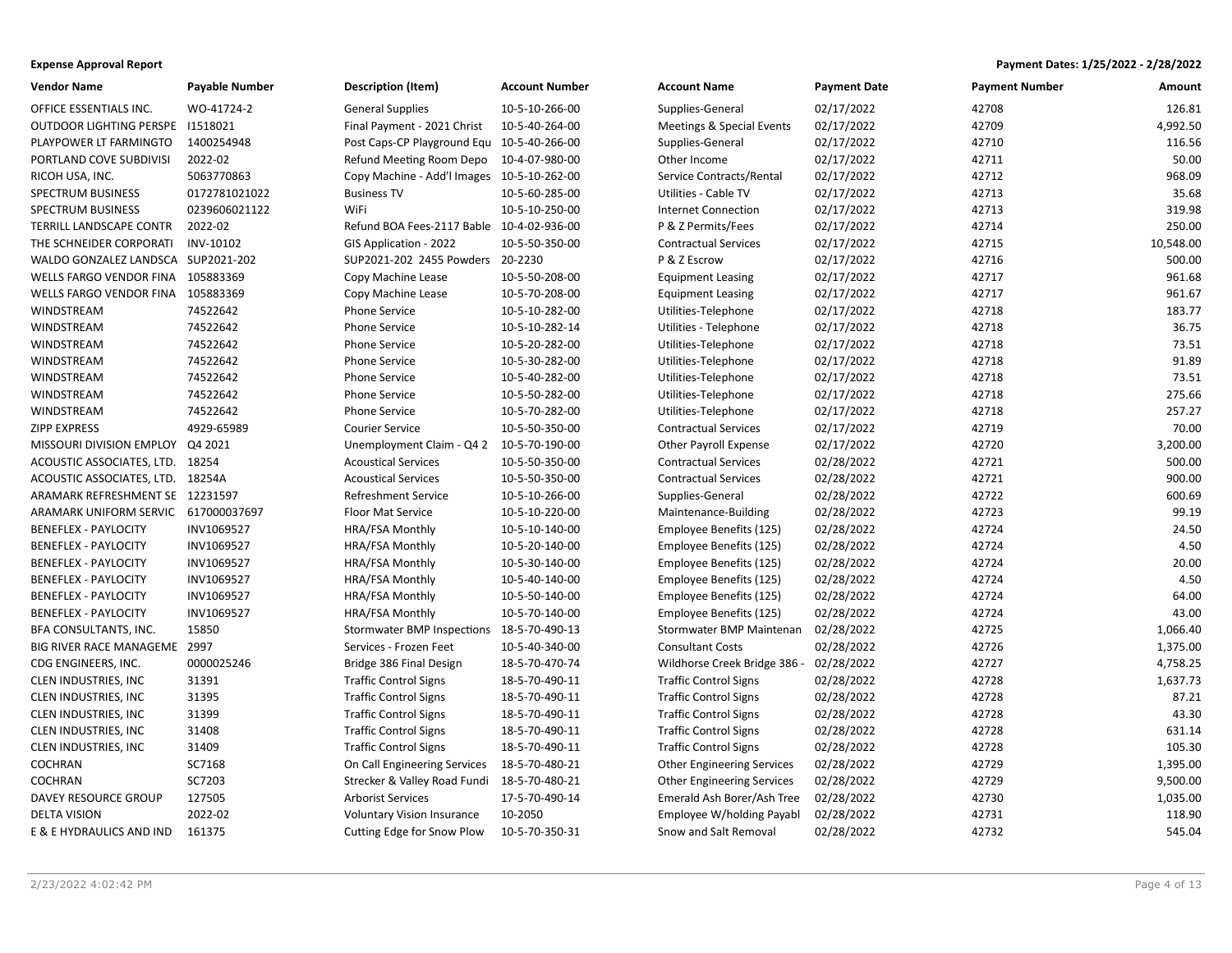| <b>Expense Approval Report</b> | Payment Dates: 1/25/2022 - 2/28/2022 |
|--------------------------------|--------------------------------------|
|--------------------------------|--------------------------------------|

| <b>Vendor Name</b>                | <b>Payable Number</b> | <b>Description (Item)</b>                     | <b>Account Number</b> | <b>Account Name</b>                | <b>Payment Date</b> | <b>Payment Number</b> | Amount    |
|-----------------------------------|-----------------------|-----------------------------------------------|-----------------------|------------------------------------|---------------------|-----------------------|-----------|
| <b>ELLSWORTH INDUSTRIES</b>       | INV-11914             | Animal Removal                                | 10-5-70-350-01        | <b>ROW Animal Removal</b>          | 02/28/2022          | 42733                 | 1,341.00  |
| <b>GAEHLE CONTRACTING INC.</b>    | 15485                 | Clean Out Trash Containers                    | 10-5-40-350-01        | Park Maintenance                   | 02/28/2022          | 42734                 | 940.00    |
| <b>GAEHLE CONTRACTING INC.</b>    | 15487                 | Install Signs-Bayview/Surfvie                 | 18-5-70-490-11        | <b>Traffic Control Signs</b>       | 02/28/2022          | 42734                 | 165.00    |
| <b>GAEHLE CONTRACTING INC.</b>    | 15488                 | PickUp Trash-Manchester/10                    | 10-5-70-350-22        | <b>Street Sweeping</b>             | 02/28/2022          | 42734                 | 80.00     |
| GAEHLE CONTRACTING INC.           | 15489                 | PickUp Broken Curb-Misty H                    | 10-5-70-350-09        | Miscellaneous ROW                  | 02/28/2022          | 42734                 | 222.00    |
| GAEHLE CONTRACTING INC.           | 15490                 | <b>Traffic Control Signs</b>                  | 18-5-70-490-11        | <b>Traffic Control Signs</b>       | 02/28/2022          | 42734                 | 140.00    |
| <b>GAEHLE CONTRACTING INC.</b>    | 15491                 | Clean Out Ditch-Strecker                      | 10-5-70-350-44        | <b>Storm Water-Ditching</b>        | 02/28/2022          | 42734                 | 296.00    |
| <b>GAEHLE CONTRACTING INC.</b>    | 15492                 | Replace Curbs-Misty Hollow                    | 18-5-70-490-07        | <b>Asphalt Patching</b>            | 02/28/2022          | 42734                 | 927.36    |
| GAEHLE CONTRACTING INC.           | 15493                 | Repair Drumsticks - CP                        | 10-5-40-350-01        | Park Maintenance                   | 02/28/2022          | 42734                 | 120.00    |
| GAEHLE CONTRACTING INC.           | 15494                 | <b>Traffic Control Signs</b>                  | 18-5-70-490-11        | <b>Traffic Control Signs</b>       | 02/28/2022          | 42734                 | 195.00    |
| <b>GAEHLE CONTRACTING INC.</b>    | 15495                 | Remove Monument Sign-Eat 10-5-50-263-00       |                       | Abatements                         | 02/28/2022          | 42734                 | 370.00    |
| GAEHLE CONTRACTING INC.           | 15496                 | PickUp Trash&Rock-Wild Hor 10-5-70-350-22     |                       | <b>Street Sweeping</b>             | 02/28/2022          | 42734                 | 370.00    |
| <b>GAEHLE CONTRACTING INC.</b>    | 15497                 | Take Down Christmas Tree/Cl 10-5-10-201-14    |                       | <b>Community Relations - Econ</b>  | 02/28/2022          | 42734                 | 516.00    |
| GAEHLE CONTRACTING INC.           | 15498                 | <b>Traffic Control Signs</b>                  | 18-5-70-490-11        | <b>Traffic Control Signs</b>       | 02/28/2022          | 42734                 | 390.00    |
| GAEHLE CONTRACTING INC.           | 15499                 | Snow Plowing & Salt                           | 10-5-70-350-31        | Snow and Salt Removal              | 02/28/2022          | 42734                 | 2,340.00  |
| <b>GAEHLE CONTRACTING INC.</b>    | 15500                 | Snow Plow & Salt Parks                        | 10-5-70-350-31        | Snow and Salt Removal              | 02/28/2022          | 42734                 | 708.75    |
| GAEHLE CONTRACTING INC.           | 15501                 | Clean Out Trash Containers                    | 10-5-40-350-01        | Park Maintenance                   | 02/28/2022          | 42734                 | 825.00    |
| <b>GAEHLE CONTRACTING INC.</b>    | 15503                 | Reset ID Harbor Pt/Bay Harb                   | 18-5-70-490-11        | <b>Traffic Control Signs</b>       | 02/28/2022          | 42734                 | 85.00     |
| GAEHLE CONTRACTING INC.           | 15504                 | Shovel Snow in Front of Gree 10-5-40-350-01   |                       | Park Maintenance                   | 02/28/2022          | 42734                 | 80.00     |
| GAEHLE CONTRACTING INC.           | 15505                 | Sand & Salt LeCave Parking L                  | 10-5-40-350-01        | Park Maintenance                   | 02/28/2022          | 42734                 | 202.50    |
| GAEHLE CONTRACTING INC.           | 15506                 | ReInstall Mirror/Repair Divid                 | 10-5-40-350-01        | Park Maintenance                   | 02/28/2022          | 42734                 | 312.06    |
| GAEHLE CONTRACTING INC.           | 15507                 | <b>Traffic Control Signs</b>                  | 18-5-70-490-11        | <b>Traffic Control Signs</b>       | 02/28/2022          | 42734                 | 280.00    |
| <b>GAEHLE CONTRACTING INC.</b>    | 15508                 | Trim Back ROW-Wild Horse/                     | 10-5-70-350-02        | <b>ROW Roadside Mowing</b>         | 02/28/2022          | 42734                 | 1,172.00  |
| <b>GAEHLE CONTRACTING INC.</b>    | 15509                 | Clean Out Trash Containers                    | 10-5-40-350-01        | Park Maintenance                   | 02/28/2022          | 42734                 | 950.00    |
| GAEHLE CONTRACTING INC.           | 15511                 | Salt Roads                                    | 10-5-70-350-31        | Snow and Salt Removal              | 02/28/2022          | 42734                 | 585.00    |
| <b>GAEHLE CONTRACTING INC.</b>    | 15512                 | <b>Traffic Control Signs</b>                  | 18-5-70-490-11        | <b>Traffic Control Signs</b>       | 02/28/2022          | 42734                 | 165.00    |
| <b>GAEHLE CONTRACTING INC.</b>    | 15513                 | Install Rock Along Allenton R                 | 18-5-70-460-14        | <b>Traffic Safety Improvements</b> | 02/28/2022          | 42734                 | 8,320.49  |
| GAEHLE CONTRACTING INC.           | 15514                 | <b>Traffic Control Signs</b>                  | 18-5-70-490-11        | <b>Traffic Control Signs</b>       | 02/28/2022          | 42734                 | 280.00    |
| GAEHLE CONTRACTING INC.           | 15515                 | Snow Plow & Salt Streets                      | 10-5-70-350-31        | Snow and Salt Removal              | 02/28/2022          | 42734                 | 11,700.00 |
| GAEHLE CONTRACTING INC.           | 15516                 | Plow & Salt Parking Lots at P                 | 10-5-40-350-01        | Park Maintenance                   | 02/28/2022          | 42734                 | 1,372.50  |
| GAEHLE CONTRACTING INC.           | 15517                 | Clean Out Trash Containers                    | 10-5-40-350-01        | Park Maintenance                   | 02/28/2022          | 42734                 | 955.00    |
| GAEHLE CONTRACTING INC.           | 15519                 | <b>Traffic Control Signs</b>                  | 18-5-70-490-11        | <b>Traffic Control Signs</b>       | 02/28/2022          | 42734                 | 140.00    |
| <b>GAEHLE CONTRACTING INC.</b>    | 15520                 | Pick Up Trash-Wild Horse/Os 10-5-70-350-22    |                       | <b>Street Sweeping</b>             | 02/28/2022          | 42734                 | 80.00     |
| <b>GAEHLE CONTRACTING INC.</b>    | 15521                 | Route Out/Assemble Bench f 10-5-40-350-01     |                       | Park Maintenance                   | 02/28/2022          | 42734                 | 272.00    |
| GAEHLE CONTRACTING INC.           | 15522                 | Install New Light Dome-Gree 10-5-40-350-01    |                       | Park Maintenance                   | 02/28/2022          | 42734                 | 80.00     |
| <b>GAEHLE CONTRACTING INC.</b>    | 15523                 | Install Marker & Post-Fox Crk 18-5-70-490-11  |                       | <b>Traffic Control Signs</b>       | 02/28/2022          | 42734                 | 85.00     |
| GAEHLE CONTRACTING INC.           | 15524                 | Install Bench at Bluffview Par 10-5-40-350-01 |                       | Park Maintenance                   | 02/28/2022          | 42734                 | 638.19    |
| <b>GAEHLE CONTRACTING INC.</b>    | 15525                 | <b>Traffic Control Signs</b>                  | 18-5-70-490-11        | <b>Traffic Control Signs</b>       | 02/28/2022          | 42734                 | 533.81    |
| GAEHLE CONTRACTING INC.           | 15526                 | Install Marker & Post-Woolse 18-5-70-490-11   |                       | <b>Traffic Control Signs</b>       | 02/28/2022          | 42734                 | 85.00     |
| GAEHLE CONTRACTING INC.           | 15527                 | PickUp Broken Curb-Taylor R                   | 10-5-70-350-09        | <b>Miscellaneous ROW</b>           | 02/28/2022          | 42734                 | 296.00    |
| GO GREEN LAWN & LANDSC 10017      |                       | Snow & Salt Removal                           | 10-5-70-350-31        | Snow and Salt Removal              | 02/28/2022          | 42737                 | 7,500.00  |
| GO GREEN LAWN & LANDSC            | 10019                 | Landscaping                                   | 10-5-70-350-05        | <b>ROW Landscaping</b>             | 02/28/2022          | 42737                 | 10,000.00 |
| <b>GO GREEN LAWN &amp; LANDSC</b> | 10019A                | Landscaping                                   | 10-5-70-350-05        | <b>ROW Landscaping</b>             | 02/28/2022          | 42737                 | 1,625.00  |
| GO GREEN LAWN & LANDSC 9087       |                       | Landscaping                                   | 10-5-70-350-05        | <b>ROW Landscaping</b>             | 02/28/2022          | 42737                 | 1,605.00  |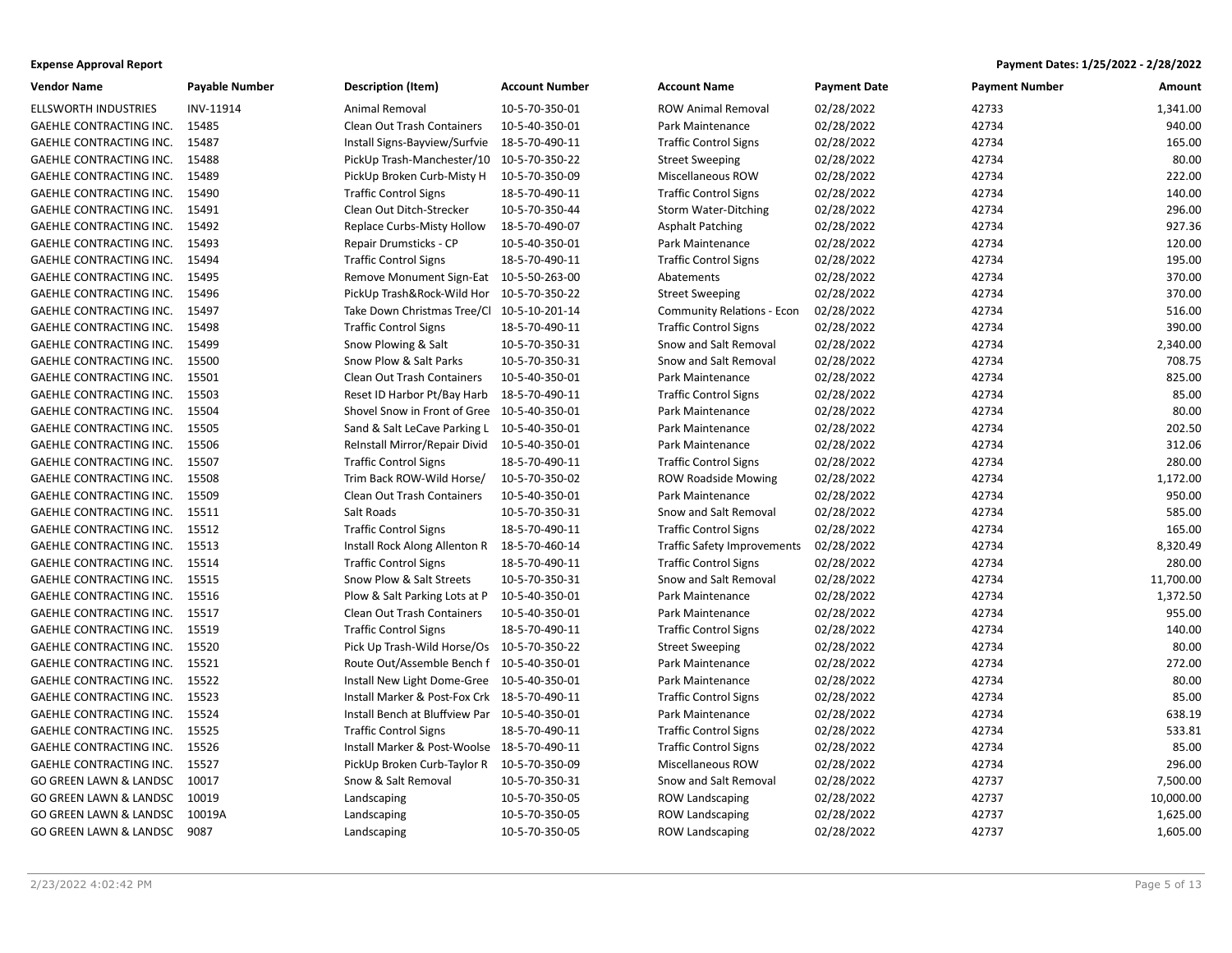| <b>Vendor Name</b>                | <b>Payable Number</b> | <b>Description (Item)</b>                  | <b>Account Number</b> | <b>Account Name</b>               | <b>Payment Date</b> | <b>Payment Number</b> | Amount    |
|-----------------------------------|-----------------------|--------------------------------------------|-----------------------|-----------------------------------|---------------------|-----------------------|-----------|
| <b>HAMILTON WEBER LLC</b>         | 97864                 | Legal - Agreements                         | 10-5-10-310-00        | <b>Attorney Fees</b>              | 02/28/2022          | 42738                 | 795.50    |
| HAMILTON WEBER LLC                | 97866                 | Legal - General                            | 10-5-10-310-00        | <b>Attorney Fees</b>              | 02/28/2022          | 42738                 | 3,140.89  |
| <b>HAMILTON WEBER LLC</b>         | 97867                 | Legal - Services                           | 10-5-10-310-00        | <b>Attorney Fees</b>              | 02/28/2022          | 42738                 | 2,887.00  |
| HAMILTON WEBER LLC                | 97868                 | Legal - Legislation                        | 10-5-10-310-00        | <b>Attorney Fees</b>              | 02/28/2022          | 42738                 | 761.00    |
| <b>HAMILTON WEBER LLC</b>         | 97869                 | Legal - Monarch FPD                        | 10-5-10-315-00        | <b>Litigation Contingencies</b>   | 02/28/2022          | 42738                 | 948.50    |
| HAMILTON WEBER LLC                | 97870                 | Legal - Mtg Prep & Attendan                | 10-5-10-310-00        | <b>Attorney Fees</b>              | 02/28/2022          | 42738                 | 277.50    |
| <b>HAMILTON WEBER LLC</b>         | 97871                 | Legal - Personnel                          | 10-5-10-310-00        | <b>Attorney Fees</b>              | 02/28/2022          | 42738                 | 92.50     |
| <b>HAMILTON WEBER LLC</b>         | 97872                 | Legal - Real Estate Matters                | 10-5-10-310-00        | <b>Attorney Fees</b>              | 02/28/2022          | 42738                 | 393.70    |
| <b>HAMILTON WEBER LLC</b>         | 97873                 | Legal - Research                           | 10-5-10-310-00        | <b>Attorney Fees</b>              | 02/28/2022          | 42738                 | 964.00    |
| HRGREEN, INC.                     | 150312                | <b>Other Engineering Services</b>          | 18-5-70-480-21        | <b>Other Engineering Services</b> | 02/28/2022          | 42739                 | 3,100.00  |
| <b>JULIE KOHN</b>                 | 2022-02               | Refund Double Paymt-Comm                   | 10-4-07-985-00        | Parks & Recreation Revenue        | 02/28/2022          | 42740                 | 40.00     |
| KELPE CONTRACTING, INC.           | 12632                 | Snow & Ice Removal                         | 10-5-70-350-31        | Snow and Salt Removal             | 02/28/2022          | 42741                 | 18,715.00 |
| KELPE CONTRACTING, INC.           | 12700                 | Snow & Ice Removal                         | 10-5-70-350-31        | Snow and Salt Removal             | 02/28/2022          | 42741                 | 62,131.00 |
| KELPE CONTRACTING, INC.           | 12700A                | Snow Removal                               | 10-5-70-350-31        | Snow and Salt Removal             | 02/28/2022          | 42741                 | 11,951.00 |
| KELPE CONTRACTING, INC.           | 12707                 | Concrete Sidewalk Replacem                 | 18-5-70-490-06        | Sidewalk and Trail Maintena       | 02/28/2022          | 42741                 | 69,218.00 |
| KELPE CONTRACTING, INC.           | 12707A                | Concrete Sidewalk Replacem                 | 18-5-70-490-06        | Sidewalk and Trail Maintena       | 02/28/2022          | 42741                 | 1,159.00  |
| KELPE CONTRACTING, INC.           | 12707B                | <b>Concrete Streets</b>                    | 18-5-70-490-02        | Concrete Pavement Replace         | 02/28/2022          | 42741                 | 17,922.50 |
| KELPE CONTRACTING, INC.           | 12709                 | T&M Old Fairway Repairs                    | 10-5-70-350-09        | Miscellaneous ROW                 | 02/28/2022          | 42741                 | 5,000.00  |
| KELPE CONTRACTING, INC.           | 12709A                | T&M Old Fairway Repairs                    | 10-5-70-350-09        | <b>Miscellaneous ROW</b>          | 02/28/2022          | 42741                 | 334.00    |
| MB CONSTRUCTION SOLUTI            | 20199                 | Snow & Salt Removal                        | 10-5-70-350-31        | Snow and Salt Removal             | 02/28/2022          | 42742                 | 4,567.50  |
| MURPHY COMPANY                    | 205857                | <b>HVAC Repairs</b>                        | 10-5-10-220-00        | Maintenance-Building              | 02/28/2022          | 42743                 | 906.00    |
| NEWSMAGAZINE NETWORK 11895-R      |                       | Ad - Senior Programs                       | 10-5-50-244-00        | <b>Public Notices</b>             | 02/28/2022          | 42744                 | 150.00    |
| NEWSMAGAZINE NETWORK 12370-R      |                       | Ad - Senior Programs                       | 10-5-50-244-00        | <b>Public Notices</b>             | 02/28/2022          | 42744                 | 150.00    |
| OLYMPUS POLITICAL CONSUL 1        |                       | Legislative Consultant Retain              | 10-5-10-340-00        | <b>Consultant Costs</b>           | 02/28/2022          | 42745                 | 4,500.00  |
| OMNI TREE SERVICE, INC.           | 24548                 | Tree Trimming                              | 10-5-70-350-08        | <b>ROW Tree Trimming</b>          | 02/28/2022          | 42746                 | 1,080.00  |
| OMNI TREE SERVICE, INC.           | 25820                 | <b>Tree Removal</b>                        | 10-5-50-263-00        | Abatements                        | 02/28/2022          | 42746                 | 1,380.00  |
| OMNI TREE SERVICE, INC.           | 25837                 | Snow & Salt Removal                        | 10-5-70-350-31        | Snow and Salt Removal             | 02/28/2022          | 42746                 | 7,560.00  |
| OMNI TREE SERVICE, INC.           | 25907                 | <b>Tree Trimming</b>                       | 10-5-70-350-08        | <b>ROW Tree Trimming</b>          | 02/28/2022          | 42746                 | 260.00    |
| OMNI TREE SERVICE, INC.           | 25908                 | <b>Tree Trimming</b>                       | 10-5-70-350-08        | <b>ROW Tree Trimming</b>          | 02/28/2022          | 42746                 | 4,182.50  |
| OMNI TREE SERVICE, INC.           | 25909                 | <b>Tree Removal</b>                        | 10-5-70-350-06        | <b>ROW Tree Removal</b>           | 02/28/2022          | 42746                 | 285.00    |
| OMNI TREE SERVICE, INC.           | 25910                 | <b>Tree Removal</b>                        | 10-5-70-350-06        | <b>ROW Tree Removal</b>           | 02/28/2022          | 42746                 | 745.00    |
| OMNI TREE SERVICE, INC.           | 25911                 | <b>Tree Trimming</b>                       | 10-5-70-350-08        | <b>ROW Tree Trimming</b>          | 02/28/2022          | 42746                 | 390.00    |
| OMNI TREE SERVICE, INC.           | 25920                 | Snow & Salt Removal                        | 10-5-70-350-31        | Snow and Salt Removal             | 02/28/2022          | 42746                 | 15,322.50 |
| PERSONAL ASSISTANCE SERV 10190    |                       | <b>Behavioral Health Services</b>          | 10-5-10-140-00        | Employee Benefits (125)           | 02/28/2022          | 42747                 | 61.65     |
| PERSONAL ASSISTANCE SERV 10190    |                       | <b>Behavioral Health Services</b>          | 10-5-20-140-00        | Employee Benefits (125)           | 02/28/2022          | 42747                 | 24.66     |
| PERSONAL ASSISTANCE SERV 10190    |                       | <b>Behavioral Health Services</b>          | 10-5-30-140-00        | Employee Benefits (125)           | 02/28/2022          | 42747                 | 36.99     |
| PERSONAL ASSISTANCE SERV 10190    |                       | <b>Behavioral Health Services</b>          | 10-5-40-140-00        | Employee Benefits (125)           | 02/28/2022          | 42747                 | 12.33     |
| PERSONAL ASSISTANCE SERV 10190    |                       | <b>Behavioral Health Services</b>          | 10-5-50-140-00        | Employee Benefits (125)           | 02/28/2022          | 42747                 | 92.48     |
| PERSONAL ASSISTANCE SERV 10190    |                       | <b>Behavioral Health Services</b>          | 10-5-70-140-00        | Employee Benefits (125)           | 02/28/2022          | 42747                 | 80.14     |
| PILLSBURY MARKETING               | 58742                 | Sweatshirts - Frozen Feet                  | 10-5-40-269-00        | Supplies - Recreation             | 02/28/2022          | 42748                 | 14,870.66 |
| PORTABLE WATER CLOSET, LL 42977   |                       | <b>Restroom Services</b>                   | 10-5-40-262-00        | <b>Service Contracts</b>          | 02/28/2022          | 42749                 | 4,740.00  |
| PORTABLE WATER CLOSET, LL 43531   |                       | <b>Restroom Services</b>                   | 10-5-40-262-00        | <b>Service Contracts</b>          | 02/28/2022          | 42749                 | 4,740.00  |
| RICOH USA, INC.                   | 5063906747            | Copy Machine - Add'l Images 10-5-10-262-00 |                       | Service Contracts/Rental          | 02/28/2022          | 42750                 | 280.23    |
| RJ THOMAS MFG CO. INC. - P 249227 |                       | Memorial Bench/Bella Bear/                 | 10-5-40-266-00        | Supplies-General                  | 02/28/2022          | 42751                 | 1,235.00  |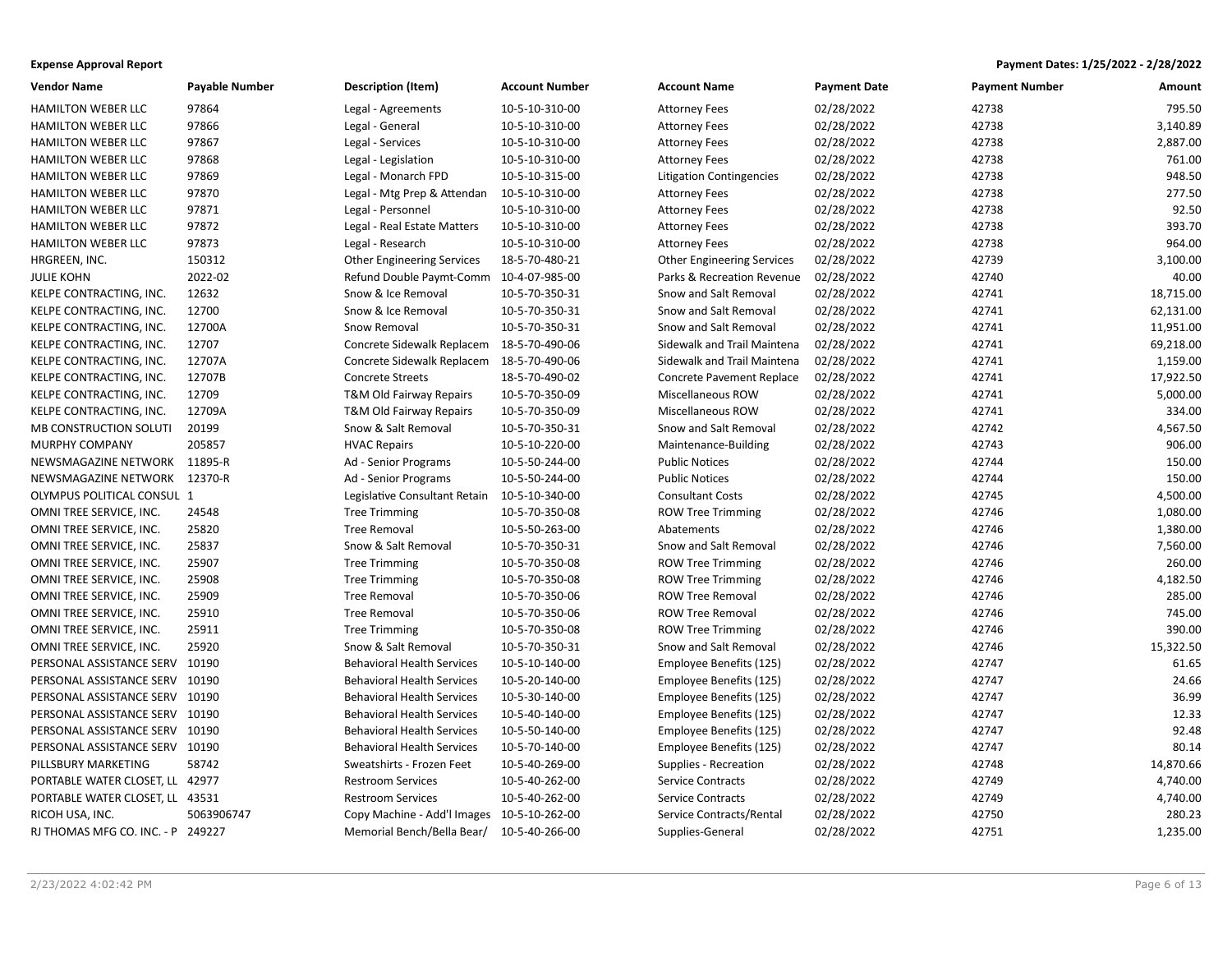| <b>Vendor Name</b>                  | <b>Payable Number</b> | <b>Description (Item)</b>                     | <b>Account Number</b> | <b>Account Name</b>               | <b>Payment Date</b> | <b>Payment Number</b> | Amount     |
|-------------------------------------|-----------------------|-----------------------------------------------|-----------------------|-----------------------------------|---------------------|-----------------------|------------|
| ROCKWOOD SCHOOL DISTRI              | 14369                 | School Rental - LaSalle Spgs - 10-5-40-340-00 |                       | <b>Consultant Costs</b>           | 02/28/2022          | 42752                 | 224.00     |
| <b>SCOTT OTTENBERG</b>              | 2022-02               | MML Conference-Travel Rei                     | 10-5-20-274-00        | Travel                            | 02/28/2022          | 42753                 | 255.26     |
| SILVER TABLET MARKETING L 1555      |                       | Social Media Calendar Planni 10-5-50-350-00   |                       | <b>Contractual Services</b>       | 02/28/2022          | 42754                 | 300.00     |
| SILVER TABLET MARKETING L 1564      |                       | Social Media Calendar Planni 10-5-50-350-00   |                       | <b>Contractual Services</b>       | 02/28/2022          | 42754                 | 300.00     |
| SIMPLY BRIGHT IDEAS                 | 2020-01               | Sign Poles                                    | 18-5-70-490-11        | <b>Traffic Control Signs</b>      | 02/28/2022          | 42755                 | 2,716.00   |
| SPECTRUM BUSINESS                   | 0220994021522         | <b>Internet Service</b>                       | 10-5-10-250-00        | <b>Internet Connection</b>        | 02/28/2022          | 42756                 | 129.98     |
| ST LOUIS COUNTY TREASURE 141168     |                       | 2021 Police Overtime - 4th Q 10-5-60-350-01   |                       | <b>City Event Overtime</b>        | 02/28/2022          | 42757                 | 2,557.76   |
| ST LOUIS COUNTY TREASURE 141594     |                       | 2022 Police Service Contract                  | 10-5-60-350-00        | Contractual Services-Police C     | 02/28/2022          | 42757                 | 411,524.25 |
| STAPLES BUSINESS ADVANTA 8065077463 |                       | Office & General Supplies                     | 10-5-10-266-00        | Supplies-General                  | 02/28/2022          | 42758                 | 327.17     |
| STAPLES BUSINESS ADVANTA 8065077463 |                       | <b>Office &amp; General Supplies</b>          | 10-5-10-268-00        | Supplies-Office                   | 02/28/2022          | 42758                 | 73.22      |
| STAPLES BUSINESS ADVANTA 8065077463 |                       | <b>Office &amp; General Supplies</b>          | 10-5-20-268-00        | Supplies-Office                   | 02/28/2022          | 42758                 | 259.80     |
| T. HILL CONSTRUCTION INC            | 5425                  | <b>Asphalt Patching</b>                       | 18-5-70-490-07        | <b>Asphalt Patching</b>           | 02/28/2022          | 42759                 | 16,461.54  |
| T. HILL CONSTRUCTION INC            | 5430                  | Snow & Ice Removal                            | 10-5-70-350-31        | Snow and Salt Removal             | 02/28/2022          | 42759                 | 14,015.00  |
| T. HILL CONSTRUCTION INC            | 5451                  | Snow & Ice Removal                            | 10-5-70-350-31        | Snow and Salt Removal             | 02/28/2022          | 42759                 | 21,495.00  |
| T. HILL CONSTRUCTION INC            | 5452                  | Snow & Ice Removal                            | 10-5-70-350-31        | Snow and Salt Removal             | 02/28/2022          | 42759                 | 5,875.00   |
| T. HILL CONSTRUCTION INC            | 5452A                 | Snow Removal                                  | 10-5-70-350-31        | Snow and Salt Removal             | 02/28/2022          | 42759                 | 29,125.00  |
| T. HILL CONSTRUCTION INC            | 5453                  | Snow & Ice Removal                            | 10-5-70-350-31        | Snow and Salt Removal             | 02/28/2022          | 42759                 | 4,940.00   |
| T. HILL CONSTRUCTION INC            | 5454                  | Clear & Salt CH Sidewalks                     | 10-5-10-221-00        | Maintenance - Grounds             | 02/28/2022          | 42759                 | 2,916.00   |
| T. HILL CONSTRUCTION INC            | 5461                  | Sidewalk & Trail Maintenanc                   | 18-5-70-490-06        | Sidewalk and Trail Maintena       | 02/28/2022          | 42759                 | 10,098.59  |
| TERRASPEC                           | 02-038.128A           | Landscape Review & Develo                     | 10-5-50-340-00        | <b>Consultant Costs</b>           | 02/28/2022          | 42760                 | 380.00     |
| TERRASPEC                           | 02-038.129            | Landscape Review-New Engi                     | 10-5-50-340-00        | <b>Consultant Costs</b>           | 02/28/2022          | 42760                 | 760.00     |
| <b>TERRASPEC</b>                    | 02-038.130            | Landscape Review-Westridge 10-5-50-340-00     |                       | <b>Consultant Costs</b>           | 02/28/2022          | 42760                 | 760.00     |
| TERRASPEC                           | 12-003.03D            | Bluff View Park - Phase 2                     | 17-5-40-480-63        | <b>Bluffview Park Improvement</b> | 02/28/2022          | 42760                 | 10,000.00  |
| TERRASPEC                           | 12-003.03E            | Bluff View Park-Phase 2                       | 17-5-40-480-63        | <b>Bluffview Park Improvement</b> | 02/28/2022          | 42760                 | 18,175.00  |
| TERRASPEC                           | 15-003.01             | <b>Enclaves Pedestrian Bridge</b>             | 17-5-40-480-65        | Pedestrian Brdg @ Manors o        | 02/28/2022          | 42760                 | 570.00     |
| TERRASPEC                           | 15-019.01A            | Old State Road-Crosswalk Sig                  | 18-5-70-480-21        | <b>Other Engineering Services</b> | 02/28/2022          | 42760                 | 3,800.00   |
| <b>TERRASPEC</b>                    | 21-019.00B            | <b>CP Sports Courts</b>                       | 10-5-40-340-00        | <b>Consultant Costs</b>           | 02/28/2022          | 42760                 | 4,600.00   |
| <b>TERRASPEC</b>                    | 21-027.00             | Frozen Feet Map                               | 10-5-40-340-00        | <b>Consultant Costs</b>           | 02/28/2022          | 42760                 | 1,520.00   |
| TERRASPEC                           | 21-029.00             | Landscape Islands Maintena                    | 18-5-70-480-21        | <b>Other Engineering Services</b> | 02/28/2022          | 42760                 | 950.00     |
| TERRASPEC                           | 22-000.00             | Route 100 Screen Planting                     | 10-5-50-340-00        | <b>Consultant Costs</b>           | 02/28/2022          | 42760                 | 2,280.00   |
| TRAFFIC CONTROL CO.                 | 0014435-IN            | <b>Traffic Control Signs</b>                  | 18-5-70-490-11        | <b>Traffic Control Signs</b>      | 02/28/2022          | 42761                 | 65.87      |
| TSI TECHNOLOGY SOLUTION             | 18627                 | Locates                                       | 10-5-70-276-00        | Traffic Signals/Street Lights     | 02/28/2022          | 42762                 | 220.00     |
| TYLER TECHNOLOGIES, INC.            | 025-364604            | Incode Software Maintenanc                    | 10-5-10-262-00        | Service Contracts/Rental          | 02/28/2022          | 42763                 | 4,267.83   |
| UNITED HEALTHCARE INSUR             | 096375029280          | Healthcare Insurance - Marc                   | 10-5-10-140-00        | Employee Benefits (125)           | 02/28/2022          | 42764                 | 5,930.75   |
| UNITED HEALTHCARE INSUR             | 096375029280          | Healthcare Insurance - Marc                   | 10-5-20-140-00        | Employee Benefits (125)           | 02/28/2022          | 42764                 | 516.61     |
| UNITED HEALTHCARE INSUR             | 096375029280          | Healthcare Insurance - Marc                   | 10-5-30-140-00        | Employee Benefits (125)           | 02/28/2022          | 42764                 | 2,820.05   |
| UNITED HEALTHCARE INSUR             | 096375029280          | Healthcare Insurance - Marc                   | 10-5-40-140-00        | Employee Benefits (125)           | 02/28/2022          | 42764                 | 2,553.24   |
| UNITED HEALTHCARE INSUR             | 096375029280          | Healthcare Insurance - Marc                   | 10-5-50-140-00        | Employee Benefits (125)           | 02/28/2022          | 42764                 | 12,067.24  |
| UNITED HEALTHCARE INSUR             | 096375029280          | Healthcare Insurance - Marc                   | 10-5-70-140-00        | Employee Benefits (125)           | 02/28/2022          | 42764                 | 12,948.10  |
| <b>VERIZON WIRELESS</b>             | 9899255365            | <b>Cell Phone Services</b>                    | 10-5-10-282-14        | Utilities - Telephone             | 02/28/2022          | 42765                 | 40.54      |
| <b>VERIZON WIRELESS</b>             | 9899255365            | <b>Cell Phone Services</b>                    | 10-5-20-282-00        | Utilities-Telephone               | 02/28/2022          | 42765                 | 40.54      |
| <b>VERIZON WIRELESS</b>             | 9899255365            | <b>Cell Phone Services</b>                    | 10-5-40-282-00        | Utilities-Telephone               | 02/28/2022          | 42765                 | 40.54      |
| <b>VERIZON WIRELESS</b>             | 9899255365            | <b>Cell Phone Services</b>                    | 10-5-50-282-00        | Utilities-Telephone               | 02/28/2022          | 42765                 | 250.29     |
| <b>VERIZON WIRELESS</b>             | 9899255365            | <b>Cell Phone Services</b>                    | 10-5-70-282-00        | Utilities-Telephone               | 02/28/2022          | 42765                 | 303.52     |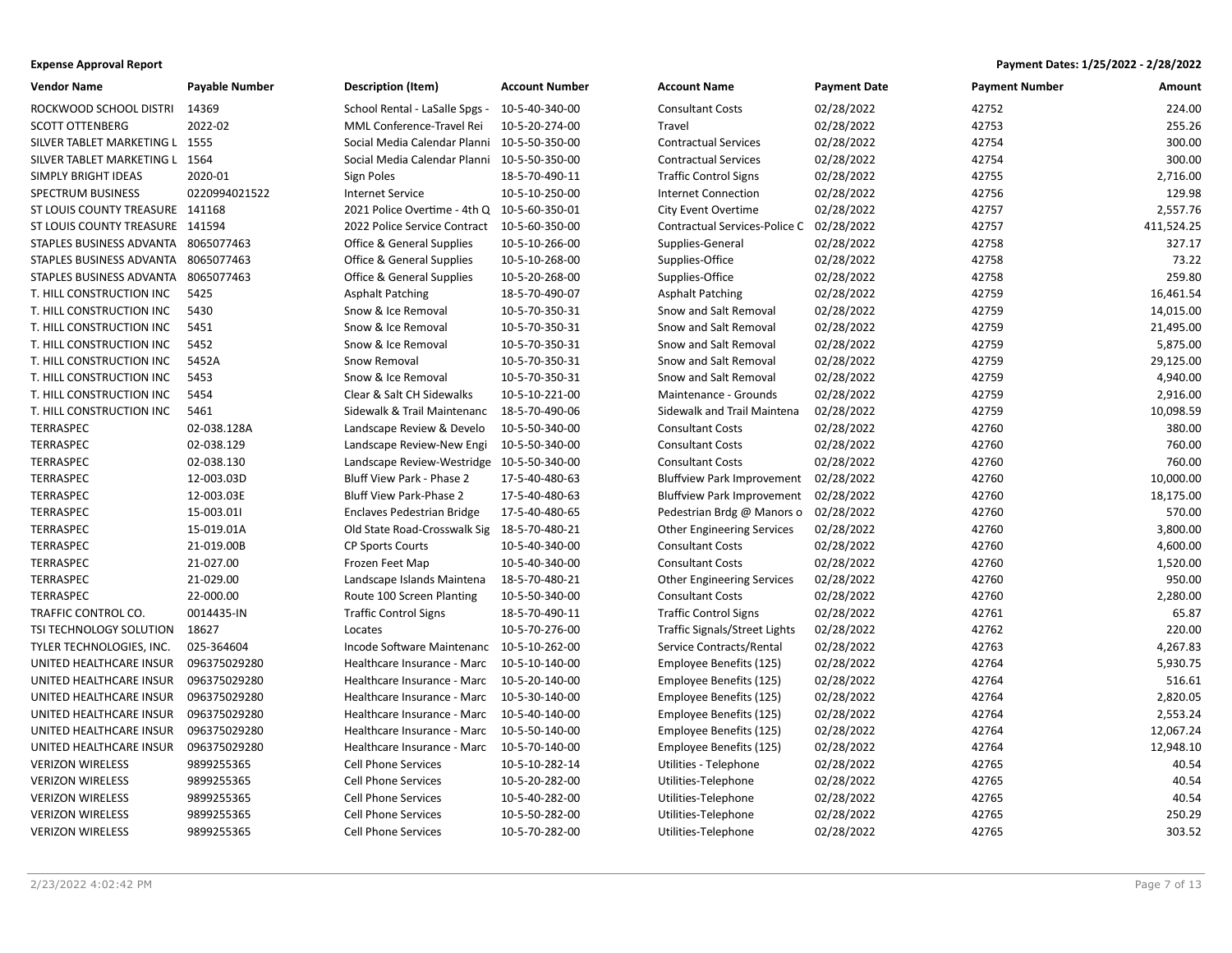| <b>Expense Approval Report</b> | Payment Dates: 1/25/2022 - 2/28/2022 |
|--------------------------------|--------------------------------------|
|--------------------------------|--------------------------------------|

| <b>Vendor Name</b>              | <b>Payable Number</b> | <b>Description (Item)</b>              | <b>Account Number</b> | <b>Account Name</b>                  | <b>Payment Date</b> | <b>Payment Number</b> | Amount    |
|---------------------------------|-----------------------|----------------------------------------|-----------------------|--------------------------------------|---------------------|-----------------------|-----------|
| WESTFALL HAULING, INC.          | 8174                  | Snow & Salt Removal                    | 10-5-70-350-31        | Snow and Salt Removal                | 02/28/2022          | 42766                 | 1,837.50  |
| WILDWOOD YOGA & WELLN           | 2022-02               | Senior Yoga Classes                    | 10-5-40-714-00        | Senior Program                       | 02/28/2022          | 42767                 | 1,800.00  |
| WILL ELECTRONICS, INC.          | 0270901-IN            | Service Call                           | 10-5-10-220-00        | Maintenance-Building                 | 02/28/2022          | 42768                 | 265.00    |
| ONE AMERICA                     | INV0000940            | 457 DEF COMP                           | 10-2140               | Plan 457 Withholding                 | 01/28/2022          | DFT0001262            | 3,038.48  |
| <b>ONE AMERICA</b>              | INV0000941            | <b>IRA PLAN</b>                        | 10-2050               | Employee W/holding Payabl            | 01/28/2022          | DFT0001263            | 787.64    |
| MO MOST                         | INV0000942            | MO MO\$T Withholding                   | 10-2050               | Employee W/holding Payabl            | 01/28/2022          | DFT0001264            | 150.00    |
| <b>EFTPS</b>                    | INV0000945            | FICA CONTRIBUTIONS                     | 10-2120               | Federal/FICA Withholding             | 01/28/2022          | DFT0001265            | 10,751.38 |
| <b>EFTPS</b>                    | INV0000946            | FEDERAL WITHHOLDING                    | 10-2120               | Federal/FICA Withholding             | 01/28/2022          | DFT0001266            | 8,069.45  |
| <b>EFTPS</b>                    | INV0000947            | MEDICARE CONTRIBUTIONS                 | 10-2120               | Federal/FICA Withholding             | 01/28/2022          | DFT0001267            | 2,514.40  |
| <b>ONE AMERICA</b>              | INV0000948            | 457 DEF COMP                           | 10-2140               | Plan 457 Withholding                 | 02/11/2022          | DFT0001268            | 3,038.48  |
| <b>ONE AMERICA</b>              | INV0000949            | <b>IRA PLAN</b>                        | 10-2050               | Employee W/holding Payabl            | 02/11/2022          | DFT0001269            | 787.64    |
| MO MOST                         | INV0000950            | MO MO\$T Withholding                   | 10-2050               | Employee W/holding Payabl            | 02/11/2022          | DFT0001270            | 150.00    |
| <b>EFTPS</b>                    | INV0000953            | <b>FICA CONTRIBUTIONS</b>              | 10-2120               | Federal/FICA Withholding             | 02/11/2022          | DFT0001271            | 9,462.44  |
| <b>EFTPS</b>                    | INV0000954            | FEDERAL WITHHOLDING                    | 10-2120               | Federal/FICA Withholding             | 02/11/2022          | DFT0001272            | 7,892.92  |
| <b>EFTPS</b>                    | INV0000955            | <b>MEDICARE CONTRIBUTIONS</b>          | 10-2120               | Federal/FICA Withholding             | 02/11/2022          | DFT0001273            | 2,213.00  |
| AMEREN MISSOURI                 | 1/2022                | Ameren Autopayments                    | 10-5-10-280-00        | Utilities-Electric                   | 01/31/2022          | DFT0001277            | 2,474.84  |
| AMEREN MISSOURI                 | 1/2022                | Ameren Autopayments                    | 10-5-40-280-00        | Utilities-Electric                   | 01/31/2022          | DFT0001277            | 918.84    |
| AMEREN MISSOURI                 | 1/2022                | Ameren Autopayments                    | 10-5-70-276-00        | <b>Traffic Signals/Street Lights</b> | 01/31/2022          | DFT0001277            | 2,771.65  |
| <b>SPIRE</b>                    | 1/2022                | Laclede Gas Autopay                    | 10-5-10-281-00        | <b>Utilities - Gas</b>               | 01/31/2022          | DFT0001278            | 1,699.96  |
| METROPOLITAN SEWER DIST. 1/2022 |                       | <b>MSD Autopayments</b>                | 10-5-10-284-00        | Utilities-Water                      | 01/31/2022          | DFT0001279            | 183.25    |
| METROPOLITAN SEWER DIST. 1/2022 |                       | <b>MSD Autopayments</b>                | 10-5-40-284-00        | Utilities-Water                      | 01/31/2022          | DFT0001279            | 188.42    |
| MISSOURI AMERICAN WATE          | 1/2022                | MO Am Water Autopayment                | 10-5-10-284-00        | Utilities-Water                      | 01/31/2022          | DFT0001280            | 189.55    |
| MISSOURI AMERICAN WATE          | 1/2022                | MO Am Water Autopayment 10-5-40-284-00 |                       | Utilities-Water                      | 01/31/2022          | DFT0001280            | 911.94    |
| MISSOURI AMERICAN WATE          | 1/2022                | MO Am Water Autopayment 10-5-70-350-05 |                       | <b>ROW Landscaping</b>               | 01/31/2022          | DFT0001280            | 87.06     |
| ONE AMERICA                     | 1/28/22               | Employee 401                           | 10-5-10-144-00        | Pension Expense                      | 01/28/2022          | DFT0001281            | 1,232.71  |
| ONE AMERICA                     | 1/28/22               | Employee 401                           | 10-5-20-144-00        | Pension Expense                      | 01/28/2022          | DFT0001281            | 326.19    |
| ONE AMERICA                     | 1/28/22               | Employee 401                           | 10-5-30-144-00        | Pension Expense                      | 01/28/2022          | DFT0001281            | 357.64    |
| ONE AMERICA                     | 1/28/22               | Employee 401                           | 10-5-40-144-00        | Pension Expense                      | 01/28/2022          | DFT0001281            | 211.03    |
| ONE AMERICA                     | 1/28/22               | Employee 401                           | 10-5-50-144-00        | Pension Expense                      | 01/28/2022          | DFT0001281            | 1,401.44  |
| ONE AMERICA                     | 1/28/22               | Employee 401                           | 10-5-70-144-00        | Pension Expense                      | 01/28/2022          | DFT0001281            | 1,446.47  |
| <b>ONE AMERICA</b>              | 2/11/22               | Employee 401                           | 10-5-10-144-00        | Pension Expense                      | 02/11/2022          | DFT0001282            | 1,232.71  |
| ONE AMERICA                     | 2/11/22               | Employee 401                           | 10-5-20-144-00        | Pension Expense                      | 02/11/2022          | DFT0001282            | 326.17    |
| <b>ONE AMERICA</b>              | 2/11/22               | Employee 401                           | 10-5-30-144-00        | Pension Expense                      | 02/11/2022          | DFT0001282            | 357.63    |
| ONE AMERICA                     | 2/11/22               | Employee 401                           | 10-5-40-144-00        | Pension Expense                      | 02/11/2022          | DFT0001282            | 325.02    |
| ONE AMERICA                     | 2/11/22               | Employee 401                           | 10-5-50-144-00        | Pension Expense                      | 02/11/2022          | DFT0001282            | 1,403.29  |
| ONE AMERICA                     | 2/11/22               | Employee 401                           | 10-5-70-144-00        | Pension Expense                      | 02/11/2022          | DFT0001282            | 1,434.38  |
| ONE AMERICA                     | INV0000956            | 457 DEF COMP                           | 10-2140               | Plan 457 Withholding                 | 02/25/2022          | DFT0001283            | 3,038.48  |
| ONE AMERICA                     | INV0000957            | <b>IRA PLAN</b>                        | 10-2050               | Employee W/holding Payabl            | 02/25/2022          | DFT0001284            | 787.64    |
| MO MOST                         | INV0000958            | MO MOST Withholding                    | 10-2050               | Employee W/holding Payabl            | 02/25/2022          | DFT0001285            | 150.00    |
| <b>EFTPS</b>                    | INV0000961            | <b>FICA CONTRIBUTIONS</b>              | 10-2120               | Federal/FICA Withholding             | 02/25/2022          | DFT0001286            | 9,548.98  |
| <b>EFTPS</b>                    | INV0000962            | FEDERAL WITHHOLDING                    | 10-2120               | Federal/FICA Withholding             | 02/25/2022          | DFT0001287            | 7,706.72  |
| <b>EFTPS</b>                    | INV0000963            | <b>MEDICARE CONTRIBUTIONS</b>          | 10-2120               | Federal/FICA Withholding             | 02/25/2022          | DFT0001288            | 2,233.22  |
| <b>ONE AMERICA</b>              | 2/25/22               | Employee 401                           | 10-5-10-144-00        | Pension Expense                      | 02/25/2022          | DFT0001289            | 1,232.74  |
| <b>ONE AMERICA</b>              | 2/25/22               | Employee 401                           | 10-5-20-144-00        | Pension Expense                      | 02/25/2022          | DFT0001289            | 326.17    |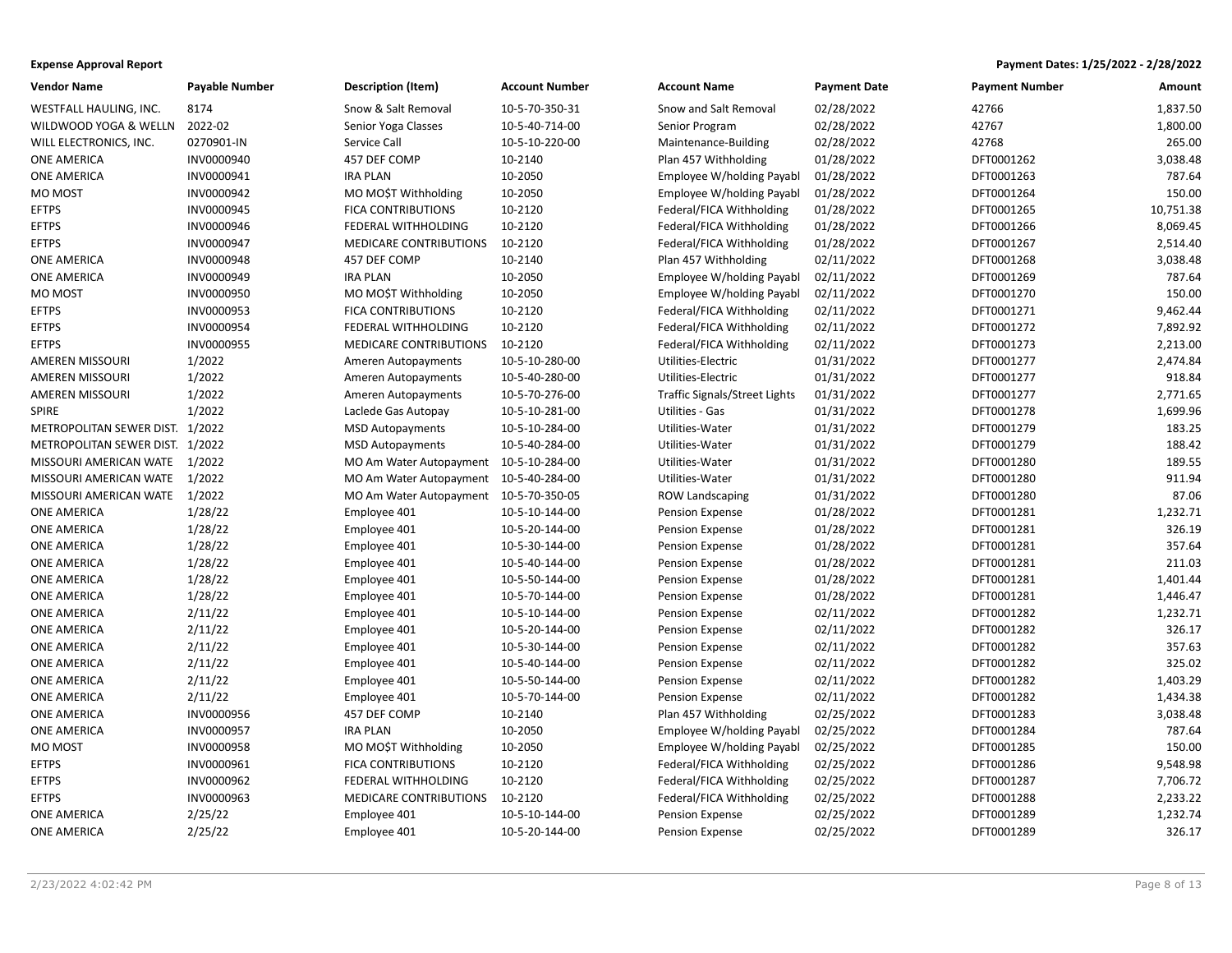| <b>Vendor Name</b> | <b>Pavable Number</b> | Description (Item) | <b>Account Number</b> | <b>Account Name</b>    | <b>Payment Date</b> | <b>Payment Number</b> | Amount   |
|--------------------|-----------------------|--------------------|-----------------------|------------------------|---------------------|-----------------------|----------|
| <b>ONE AMERICA</b> | 2/25/22               | Employee 401       | 10-5-30-144-00        | <b>Pension Expense</b> | 02/25/2022          | DFT0001289            | 357.64   |
| ONE AMERICA        | 2/25/22               | Employee 401       | 10-5-40-144-00        | <b>Pension Expense</b> | 02/25/2022          | DFT0001289            | 273.63   |
| ONE AMERICA        | 2/25/22               | Employee 401       | 10-5-50-144-00        | Pension Expense        | 02/25/2022          | DFT0001289            | 1.357.89 |
| ONE AMERICA        | 2/25/22               | Employee 401       | 10-5-70-144-00        | <b>Pension Expense</b> | 02/25/2022          | DFT0001289            | 1.434.38 |

Grand Total: 1,157,605.12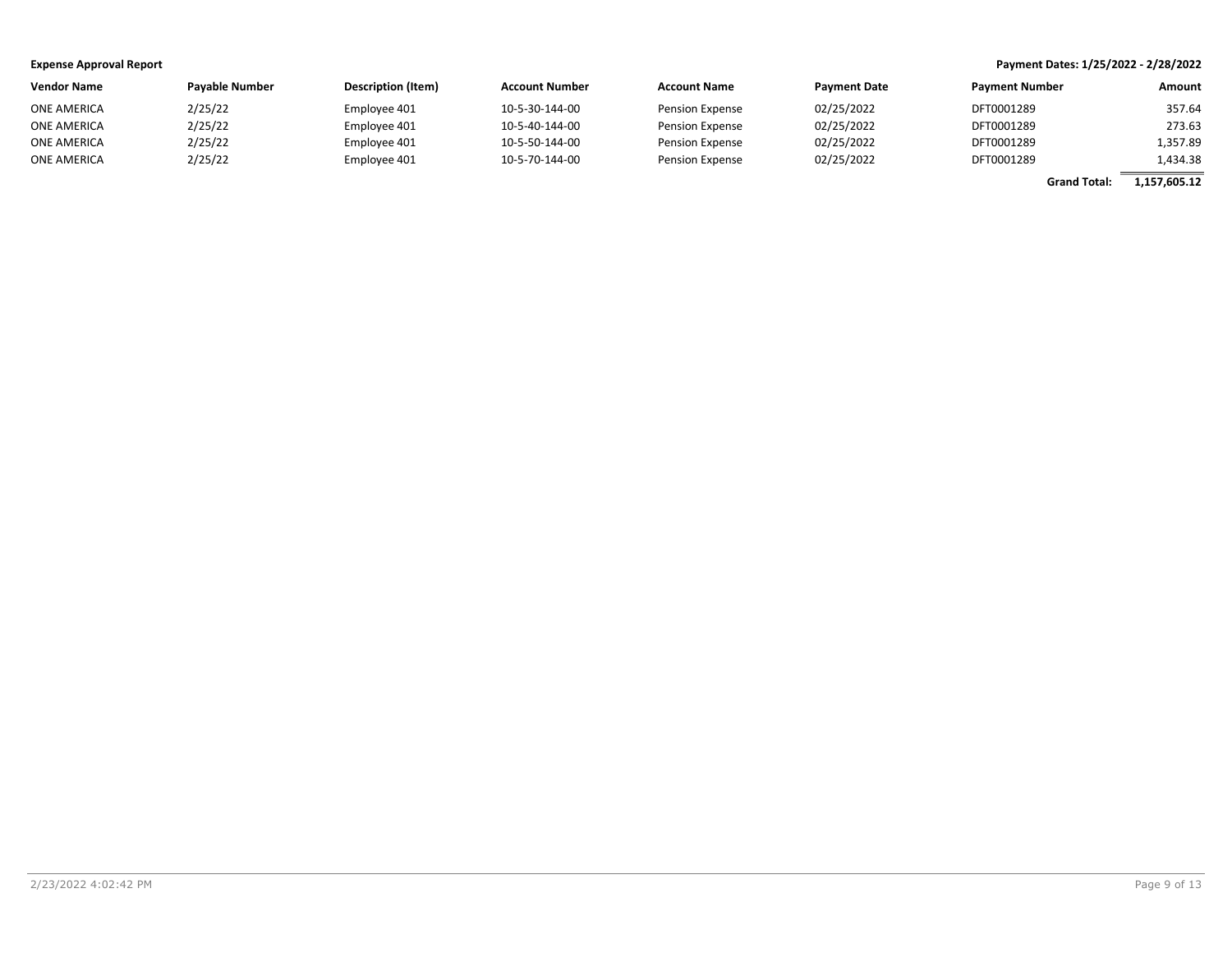# Fund Summary

| Fund                          |                     | <b>Payment Amount</b> |
|-------------------------------|---------------------|-----------------------|
| 10 - GENERAL FUND             |                     | 949.185.63            |
| 17 - CAP. IMP. SALES TAX FUND |                     | 29.780.00             |
| 18 - ROAD & BRIDGE FUND       |                     | 174.519.49            |
| 20 - ESCROW FUND              |                     | 4.120.00              |
|                               | <b>Grand Total:</b> | 1,157,605.12          |

### Account Summary

| <b>Account Number</b> | <b>Account Name</b>            | <b>Payment Amount</b> |
|-----------------------|--------------------------------|-----------------------|
| 10-2050               | Employee W/holding Pa          | 3,723.99              |
| 10-2120               | Federal/FICA Withholdin        | 60,392.51             |
| 10-2130               | <b>State Withholding</b>       | 5,523.00              |
| 10-2132               | City of St. Louis Tax          | 812.71                |
| 10-2140               | Plan 457 Withholding           | 9,115.44              |
| 10-2212               | Due to State of Missouri       | 56.91                 |
| 10-2214               | Due to St. Louis County        | 14.00                 |
| 10-2215               | Due to STL County DWI J        | 35.00                 |
| 10-2216               | Due to STL County - Cou        | 40.00                 |
| 10-4-02-930-00        | <b>Merchant Licenses</b>       | 25.00                 |
| 10-4-02-936-00        | P & Z Permits/Fees             | 250.00                |
| 10-4-07-980-00        | Other Income                   | 50.00                 |
| 10-4-07-985-00        | Parks & Recreation Reve        | 40.00                 |
| 10-5-10-140-00        | Employee Benefits (125)        | 6,016.90              |
| 10-5-10-142-00        | Insurance (Life & Disabili     | 285.93                |
| 10-5-10-144-00        | <b>Pension Expense</b>         | 3,698.16              |
| 10-5-10-201-14        | <b>Community Relations - E</b> | 488.93                |
| 10-5-10-204-00        | Dues/Memberships               | 649.00                |
| 10-5-10-208-00        | <b>Equipment Leasing</b>       | 712.11                |
| 10-5-10-211-00        | Records Storage                | 251.20                |
| 10-5-10-220-00        | Maintenance-Building           | 4,513.41              |
| 10-5-10-221-00        | Maintenance - Grounds          | 2,916.00              |
| 10-5-10-224-14        | Maintenance-Vehicles E         | 279.96                |
| 10-5-10-230-00        | Miscellaneous                  | 100.00                |
| 10-5-10-250-00        | <b>Internet Connection</b>     | 889.92                |
| 10-5-10-262-00        | Service Contracts/Rental       | 13,296.15             |
| 10-5-10-266-00        | Supplies-General               | 2,085.23              |
| 10-5-10-268-00        | Supplies-Office                | 1,161.48              |
| 10-5-10-268-14        | Office Supplies - Econ De      | 134.94                |
| 10-5-10-280-00        | Utilities-Electric             | 2,474.84              |
| 10-5-10-281-00        | <b>Utilities - Gas</b>         | 1,699.96              |
| 10-5-10-282-00        | Utilities-Telephone            | 183.77                |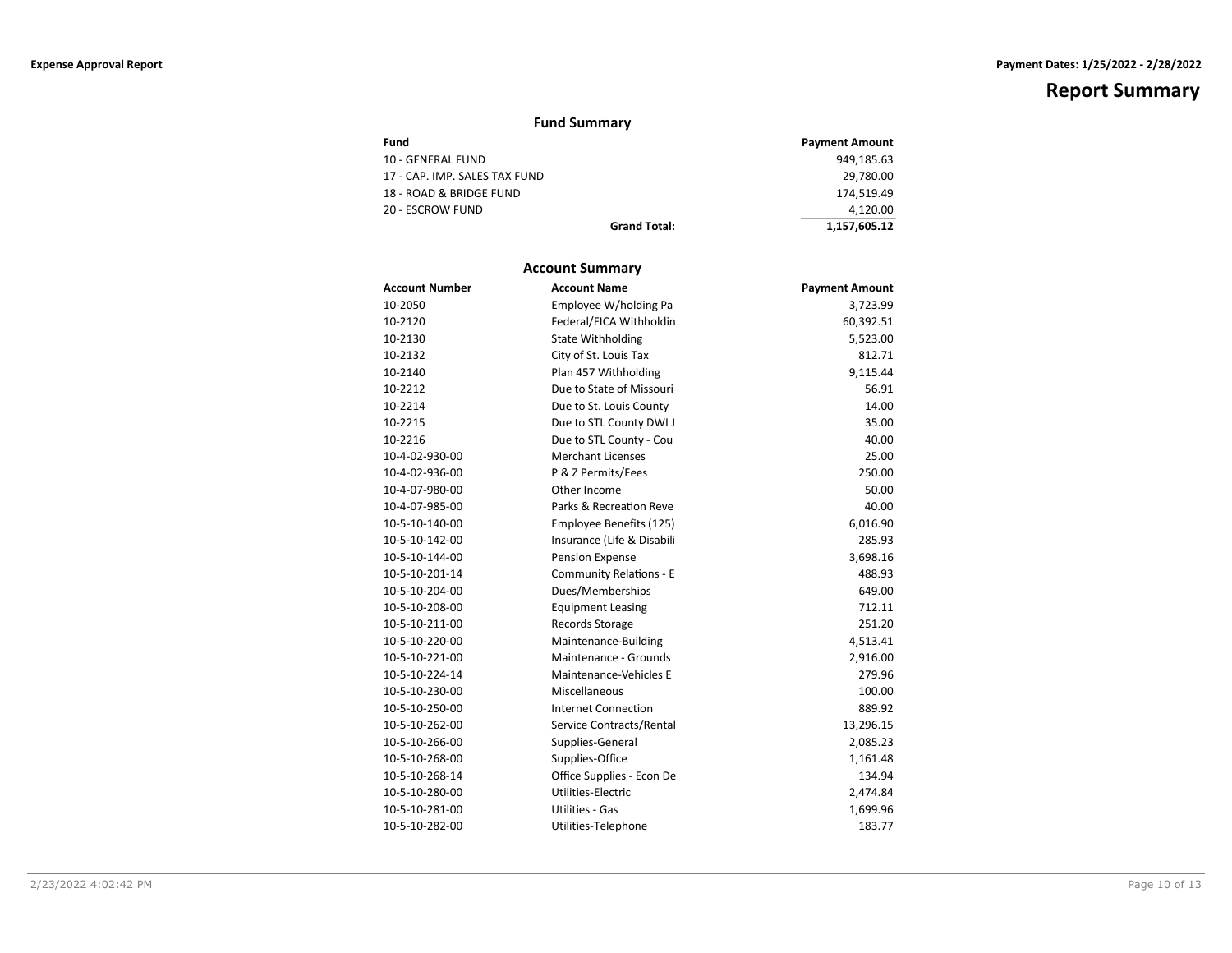### Account Summary

| <b>Account Number</b> | <b>Account Name</b>             | <b>Payment Amount</b> |
|-----------------------|---------------------------------|-----------------------|
| 10-5-10-282-14        | Utilities - Telephone           | 117.83                |
| 10-5-10-284-00        | Utilities-Water                 | 372.80                |
| 10-5-10-293-00        | Computer System Under           | 67.96                 |
| 10-5-10-293-14        | Computer System Under           | 79.99                 |
| 10-5-10-310-00        | <b>Attorney Fees</b>            | 9,312.09              |
| 10-5-10-315-00        | <b>Litigation Contingencies</b> | 948.50                |
| 10-5-10-340-00        | <b>Consultant Costs</b>         | 4,500.00              |
| 10-5-10-340-14        | <b>Consultant Costs - Econ</b>  | 298.69                |
| 10-5-10-350-00        | <b>Contractual Services</b>     | 4,878.00              |
| 10-5-20-102-00        | Elected & Appointed Offi        | 361.07                |
| 10-5-20-140-00        | Employee Benefits (125)         | 545.77                |
| 10-5-20-142-00        | Insurance (Life & Disabili      | 116.79                |
| 10-5-20-144-00        | Pension Expense                 | 978.53                |
| 10-5-20-264-00        | Meetings & Special Even         | 34.16                 |
| 10-5-20-266-00        | Supplies-General                | 533.73                |
| 10-5-20-268-00        | Supplies-Office                 | 259.80                |
| 10-5-20-270-00        | Training                        | 370.00                |
| 10-5-20-274-00        | Travel                          | 255.26                |
| 10-5-20-282-00        | Utilities-Telephone             | 154.59                |
| 10-5-20-293-00        | Computer System Under           | 33.98                 |
| 10-5-30-140-00        | Employee Benefits (125)         | 2,877.04              |
| 10-5-30-142-00        | Insurance (Life & Disabili      | 129.09                |
| 10-5-30-144-00        | <b>Pension Expense</b>          | 1,072.91              |
| 10-5-30-250-00        | <b>Internet Connection</b>      | 160.00                |
| 10-5-30-268-00        | Supplies-Office                 | 77.07                 |
| 10-5-30-282-00        | Utilities-Telephone             | 91.89                 |
| 10-5-30-293-00        | Computer System Under           | 16.99                 |
| 10-5-40-140-00        | Employee Benefits (125)         | 2,570.07              |
| 10-5-40-142-00        | Insurance (Life & Disabili      | 50.45                 |
| 10-5-40-144-00        | Pension Expense                 | 809.68                |
| 10-5-40-208-00        | <b>Equipment Leasing</b>        | 400.00                |
| 10-5-40-224-00        | Maintenance-Vehicles            | 110.15                |
| 10-5-40-230-00        | Miscellaneous                   | 15.00                 |
| 10-5-40-262-00        | <b>Service Contracts</b>        | 9,836.50              |
| 10-5-40-264-00        | Meetings & Special Even         | 4,992.50              |
| 10-5-40-266-00        | Supplies-General                | 1,451.32              |
| 10-5-40-269-00        | Supplies - Recreation           | 15,915.26             |
| 10-5-40-280-00        | Utilities-Electric              | 918.84                |
| 10-5-40-282-00        | Utilities-Telephone             | 195.13                |
| 10-5-40-284-00        | Utilities-Water                 | 1,100.36              |
| 10-5-40-340-00        | <b>Consultant Costs</b>         | 8,019.00              |
| 10-5-40-350-00        | <b>Contractual Services</b>     | 5,225.00              |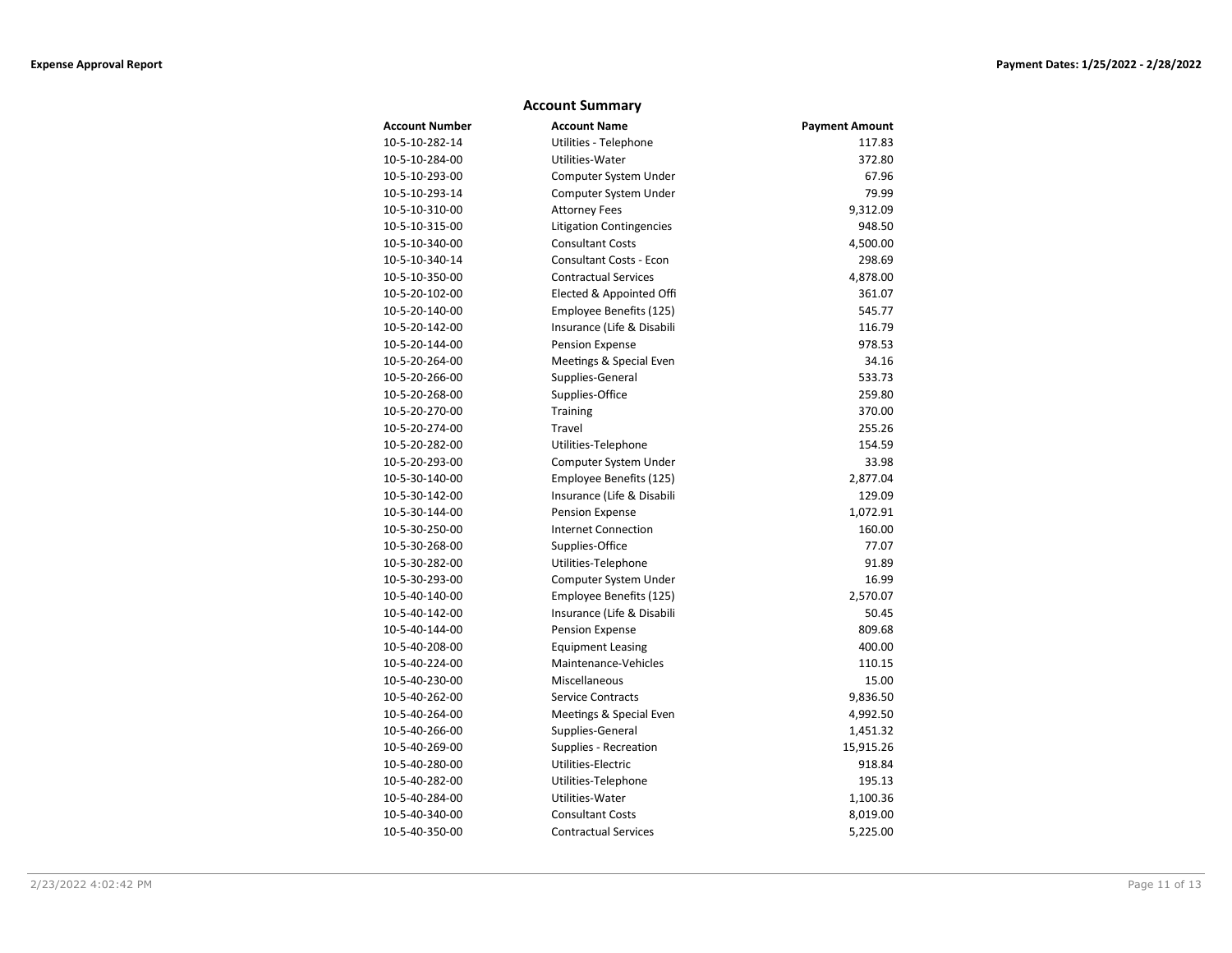### Account Summary

| <b>Account Number</b> | <b>Account Name</b>              | <b>Payment Amount</b> |
|-----------------------|----------------------------------|-----------------------|
| 10-5-40-350-01        | Park Maintenance                 | 9,326.86              |
| 10-5-40-714-00        | Senior Program                   | 1,800.00              |
| 10-5-50-140-00        | Employee Benefits (125)          | 12,223.72             |
| 10-5-50-142-00        | Insurance (Life & Disabili       | 472.66                |
| 10-5-50-144-00        | Pension Expense                  | 4,162.62              |
| 10-5-50-204-00        | Dues/Memberships                 | 388.00                |
| 10-5-50-208-00        | <b>Equipment Leasing</b>         | 2,091.80              |
| 10-5-50-224-00        | Maintenance-Vehicles             | 361.99                |
| 10-5-50-244-00        | <b>Public Notices</b>            | 952.12                |
| 10-5-50-263-00        | Abatements                       | 1,750.00              |
| 10-5-50-266-00        | Supplies-General                 | 120.49                |
| 10-5-50-268-00        | Supplies-Office                  | 171.36                |
| 10-5-50-270-00        | Training                         | 30.00                 |
| 10-5-50-282-00        | Utilities-Telephone              | 735.70                |
| 10-5-50-293-00        | Computer System Under            | 147.95                |
| 10-5-50-340-00        | <b>Consultant Costs</b>          | 4,180.00              |
| 10-5-50-350-00        | <b>Contractual Services</b>      | 13,643.00             |
| 10-5-60-102-00        | Elected/Appointed Offici         | 225.00                |
| 10-5-60-285-00        | Utilities - Cable TV             | 35.68                 |
| 10-5-60-350-00        | <b>Contractual Services-Poli</b> | 411,524.25            |
| 10-5-60-350-01        | <b>City Event Overtime</b>       | 2,557.76              |
| 10-5-60-350-02        | Contractual - Other Servi        | 2,200.00              |
| 10-5-70-140-00        | Employee Benefits (125)          | 13,071.24             |
| 10-5-70-142-00        | Insurance (Life & Disabili       | 417.35                |
| 10-5-70-144-00        | Pension Expense                  | 4,315.23              |
| 10-5-70-190-00        | <b>Other Payroll Expense</b>     | 3,200.00              |
| 10-5-70-208-00        | <b>Equipment Leasing</b>         | 2,091.78              |
| 10-5-70-224-00        | Maintenance-Vehicles             | 486.25                |
| 10-5-70-268-00        | Supplies-Office                  | 61.80                 |
| 10-5-70-276-00        | Traffic Signals/Street Lig       | 2,991.65              |
| 10-5-70-282-00        | Utilities-Telephone              | 864.31                |
| 10-5-70-293-00        | Computer System Under            | 50.97                 |
| 10-5-70-350-01        | <b>ROW Animal Removal</b>        | 1,341.00              |
| 10-5-70-350-02        | <b>ROW Roadside Mowing</b>       | 1,172.00              |
| 10-5-70-350-05        | <b>ROW Landscaping</b>           | 13,317.06             |
| 10-5-70-350-06        | <b>ROW Tree Removal</b>          | 1,030.00              |
| 10-5-70-350-08        | <b>ROW Tree Trimming</b>         | 5,912.50              |
| 10-5-70-350-09        | Miscellaneous ROW                | 5,852.00              |
| 10-5-70-350-22        | <b>Street Sweeping</b>           | 530.00                |
| 10-5-70-350-31        | Snow and Salt Removal            | 220,913.29            |
| 10-5-70-350-44        | <b>Storm Water-Ditching</b>      | 296.00                |
| 17-5-40-480-63        | <b>Bluffview Park Improve</b>    | 28,175.00             |